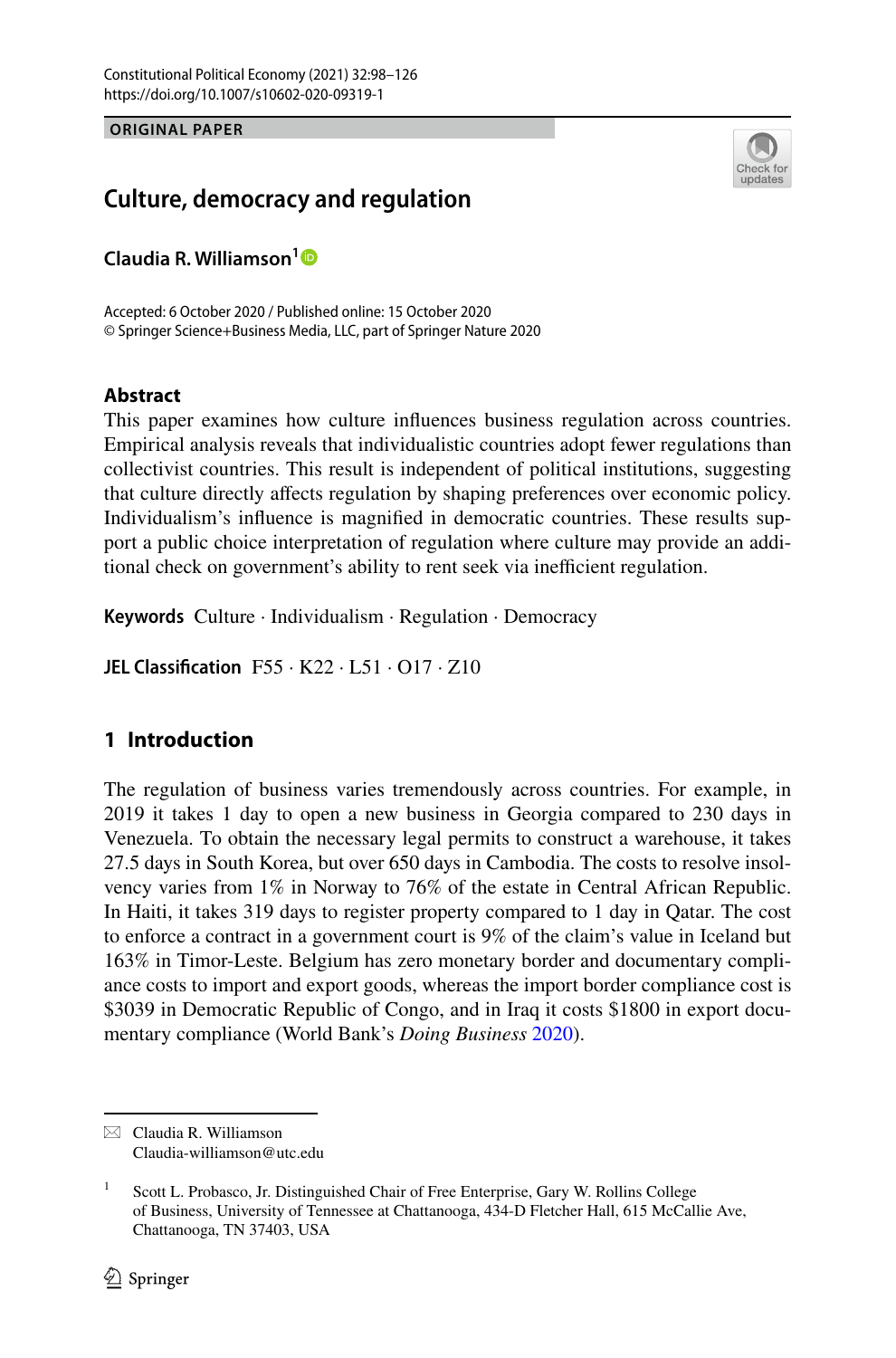

<span id="page-1-0"></span>**Fig. 1** Business Entry Regulation and GDP per capita. *Note*: This plot shows partial correlation between business entry regulation and GDP per capita (log, PPP, constant international \$), controlling for common law. GDP per capita is collected from World Development Indicators (2018). Data descriptions are provided in Table [1](#page-9-0)

These regulatory costs have economic consequences. For example, over 200 published articles document that lighter business entry regulation increases entrepreneurship, frm development, productivity, and cuts corruption (Djankov et al. [2002;](#page-26-0) Djankov [2009\)](#page-26-1). These consequences are summarized in Fig. [1](#page-1-0). As shown, GDP per capita and business entry regulation, including time, procedures, and cost to open a new business, are negatively correlated. Countries with fewer regulatory entry costs have higher levels of income per capita.

A similar trend emerges when examining other types of regulation. For exam-ple efficient contract enforcement improves the business climate (Lu and Tao [2009\)](#page-27-0), reduces the informal sector (Dabla-Norris et al. [2008\)](#page-26-2), fosters innovation (Cooley et al. [2004;](#page-26-3) Cumming and Knill [2012\)](#page-26-4), and promotes trade (Nunn [2007](#page-27-1)). Resolving debt quicker increases liquidity (Djankov et al. [2008\)](#page-26-5). Higher cost of electricity connection leads to greater incidence of bribe payments, lower quality of electricity, and decreased frm performance (Geginat and Ramalho [2018](#page-26-6)). Similarly, labor, contracting, and entry regulation decreases economic efficiency and overall market performance (Djankov et al. [2003](#page-26-7); Besley and Burgess [2004;](#page-26-8) Botero et al. [2004](#page-26-9); Cline and Williamson [2016](#page-26-10), [2017](#page-26-11)).

These economic and social costs are well documented, but less work is done on understanding cross-country determinants of business regulation. The dominant approach in explaining regulation gives formal political institutions a central role. For example, in a seminal paper, Djankov et al. ([2002\)](#page-26-0) illustrate that democratic countries regulate business entry less intensively. This fnding broadly supports public choice theory where politicians and bureaucrats, when less constrained, choose regulations in line with private instead of public interest. Higher cost regulation,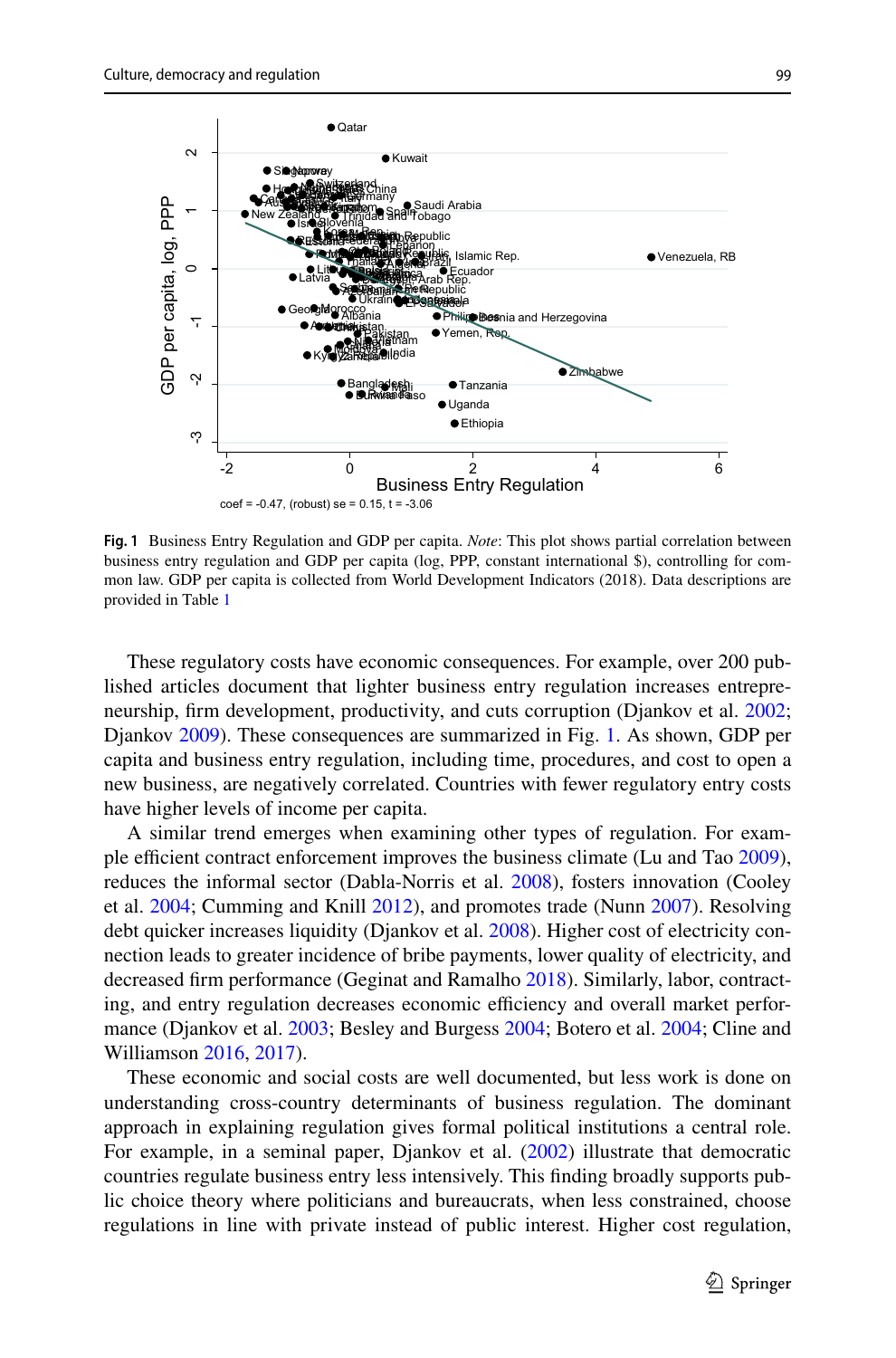from a market efficiency standpoint, is a rent-seeking device used to benefit a restricted group of insiders, such as bureaucrats, politicians, and market incumbents, at the expense of others (Tullock [1967](#page-28-1); Stigler [1971](#page-28-2); Peltzman [1976](#page-27-2)).

Drawing on a cultural theory of regulation, this paper extends prior works to understand why some countries regulate business activity more intensively. Transmitted across generations fairly unchanged, culture is a set of beliefs and values individuals hold about the world and how it works, including norms of behavior that stem from these values (Guiso et al. [2006\)](#page-27-3). This analysis focuses on the cultural dimension of individualism versus collectivism.<sup>[1](#page-2-0)</sup> Gorodnichenko and Roland [\(2012](#page-27-4)) discuss that the main diference between individualistic and collectivist cultures lies in the understanding of the "self". Individualistic cultures emphasize personal autonomy and achievements while collectivistic cultures focus on social obligations.

This fundamental discrepancy can manifest in varying preferences for regulating economic life. I focus on the association between individualism and a specifc component of a country's economic framework, the level of business regulation, in order to understand how culture infuences preferences to regulate entrepreneurs and busi-ness activity, and how those preferences map into policy outcomes.<sup>[2](#page-2-1)</sup>

This paper builds on a small but growing literature illustrating that culture afects regulation. For example, Davis and Williamson ([2016,](#page-26-12) [2018](#page-26-13)) document a negative association between individualism and the regulation of entry of new frms and the regulation of foreign businesses. Similarly, Cline and Williamson [\(2017](#page-26-11)) fnd that individualism decreases court regulation to enforce a contract. In addition, individualism is negatively associated with accounting regulation (Guan and Pourjalali [2010](#page-27-5)), pension fund regulation (Rivera-Rozo et al. [2018\)](#page-27-6), and labor regulation (Ang and Fredriksson [2018\)](#page-26-14).

I explore three mechanisms through which culture may infuence regulation. First, culture can directly afect regulation by shaping preferences over economic policy. In particular, if people in more individualistic countries perceive commercial market activity as an avenue for opportunity and personal achievement, individualistic countries will place a higher value on ease of doing business and demand fewer business regulations. This argument is supported by Nikolaev and Salahodjaev [\(2017](#page-27-7)) who fnd that individualism underpins market competition and economic freedom broadly defned.

Recent evidence fnds that culture is causally linked to democracy (Licht et al. [2007](#page-27-8); Tabellini [2008](#page-28-3); Klasing [2013;](#page-27-9) Gorodnichenko and Roland [2015\)](#page-27-10). Therefore, culture can indirectly afect regulation by infuencing political institutions, which in turn determines regulation. Under this scenario, individualism afects regulation only through its impact on democracy.

<span id="page-2-0"></span><sup>&</sup>lt;sup>1</sup> Hofstede [\(2001](#page-27-11)) finds individualism-collectivism to be the most important dimension in explaining cross-country variation in cultural values, and Gorodnichenko and Roland ([2011\)](#page-26-15) empirically show that individualism is the only dimension of culture that is robustly related to economic development. Gorodnichenko and Roland [\(2017](#page-27-12)) demonstrate how individualism leads to innovation, which explains crosscountry income diferences. Ang ([2019\)](#page-26-16) fnds that individualism underpins fnancial development.

<span id="page-2-1"></span> $2$  The findings are consistent if I replace business regulation as the dependent variable with a measure of economic freedom (Gwartney et al. [2019](#page-27-13)). Results are not tabulated but available upon request.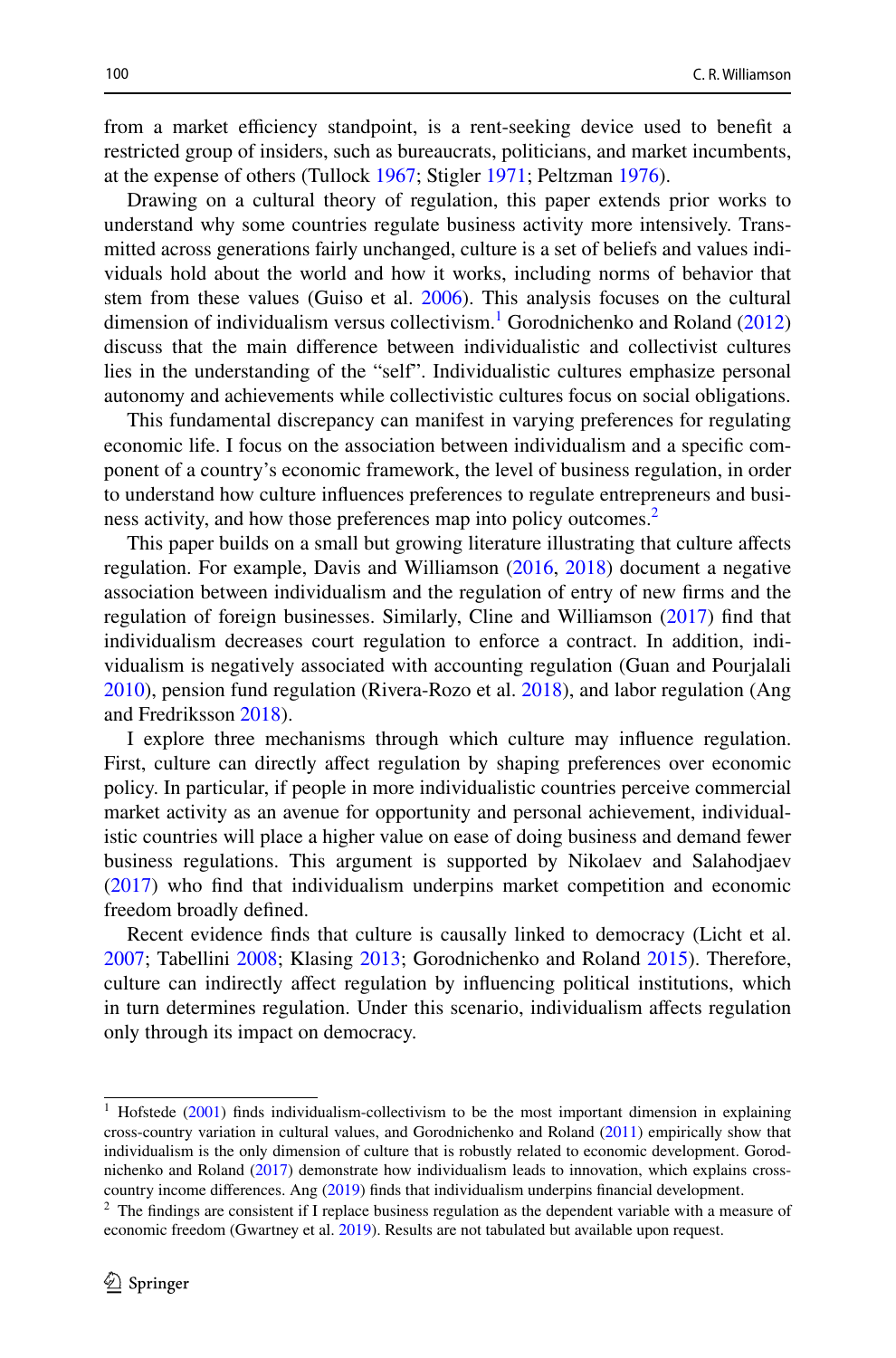Lastly, interactions between individualism and democracy are explored. If democracy aggregates public opinion (Caplan [2007](#page-26-17)), the interaction between democracy and individualism should magnify individualism's infuence on regulation.

A measure of individualism-collectivism is created from fve survey questions in World Values Survey (WVS) from 1981 to 2014 (Hofstede [1980](#page-27-14), [2003;](#page-27-15) Beugelsdijk et al. [2015;](#page-26-18) Davis [2016;](#page-26-19) Davis and Williamson [2016](#page-26-12), [2019](#page-26-20)). To measure business regulation, data from *Doing Business* are aggregated into seven regulation indices capturing legal obstacles to start a business, enforce a contract, register property, trade across borders, acquire construction permits, obtain electricity, and resolve debt. I analyze multiple measures of business regulation to understand if there is a systematic relation between individualism, democracy and regulation and avoid anomalies that may occur by only examining one particular regulation.

The results suggest that individualistic countries regulate business less intensively. Individualism is signifcant and negatively associated with all seven business regulatory indices. For example, a one standard deviation increase in individualism, the diference between the United States and Albania, reduces new entry regulation by 45% of a standard deviation, which represents the diference between Norway and Mexico.

Individualism's efect on regulation remains negative and signifcant when controlling for democracy. Interaction efects suggest that democracy and culture are complements. Apart from trade regulation, the impact of individualism is magnifed in countries that are more democratic.

Please note that this analysis is not intended as a comprehensive representation of all potential causal links between culture, democracy and regulation. For example, it omits potential feedback loops related to the endogeneity of culture. Instead, the analysis highlights several channels through which individualism may infuence regulation and illustrates how culture afects economic development more broadly.

Overall, the results suggest that the relation between individualism and regulation is not dependent on a particular measure of business regulation. Individualism directly decreases business regulation, improving the efficiency of doing business, by altering preferences over social policy. Individualism's infuence does not depend on political institutions, but democracy serves as a mechanism for aggregating cultural preferences into economic policy.

## **2 Hypotheses development**

#### **2.1 Direct efect hypothesis**

The frst hypothesis that individualism-collectivism directly efects individual preferences over business regulation stems from work in cultural sociology and psychology (Hofstede [1980\)](#page-27-14). Gorodnichenko and Roland ([2012\)](#page-27-4) contend that the major distinction between individualistic and collectivistic values is grounded in the fundamental understanding of diferent views of the self. In individualistic societies, people view the self as an independent entity, value personal freedom, award individual achievement, and emphasize individual autonomy. In collectivistic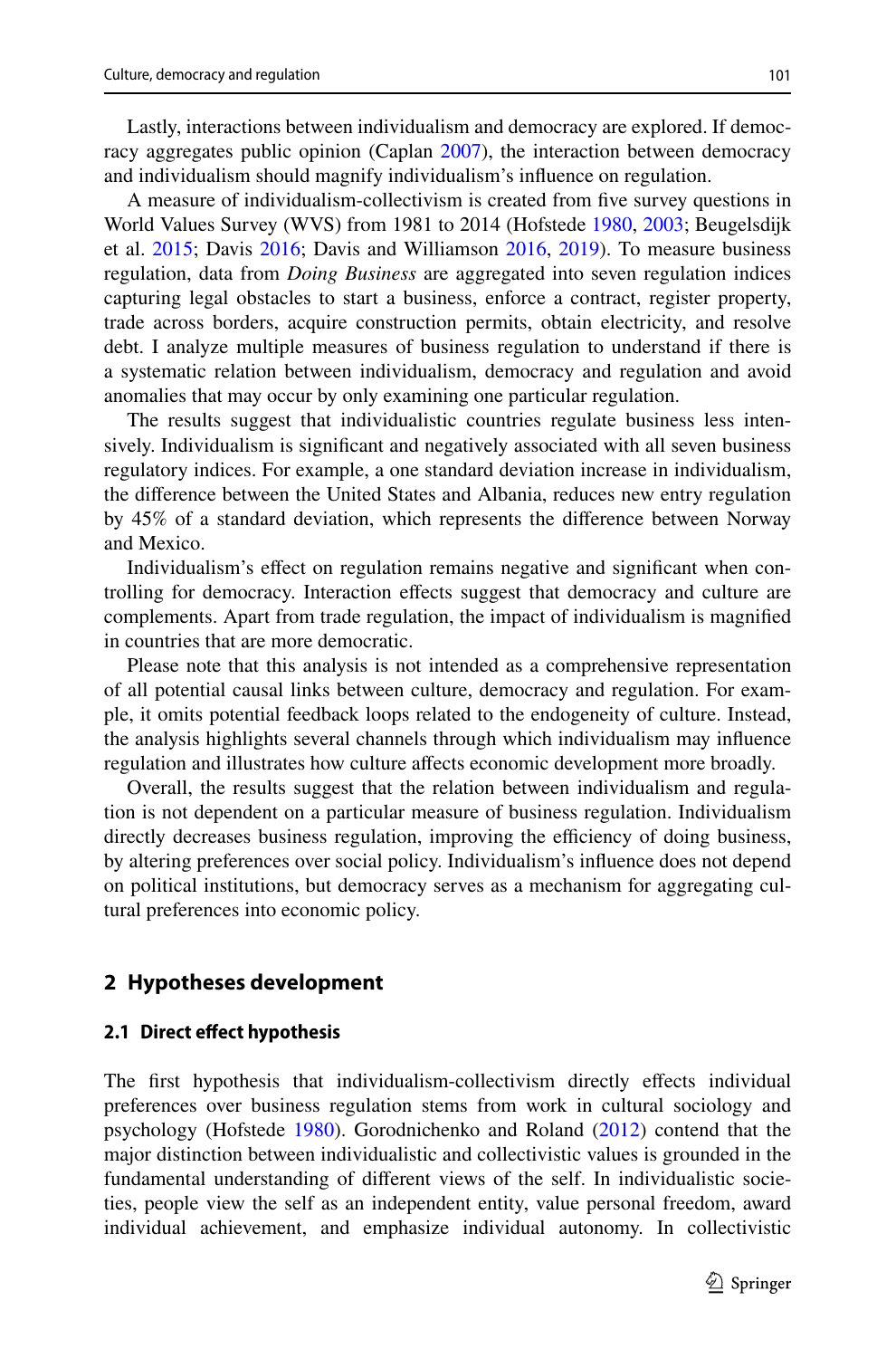societies, however, the self is interdependent, connected through a web of relationships and obligations to other individuals and to society as a whole. Collectivistic societies value conformity, loyalty, and respect for superiors, with emphasis on group dependence.

This fundamental diference underlies a variety of attitudes, beliefs and behaviors, which emphasize either individual autonomy or the importance of larger social units. By emphasizing personal achievements, individualistic cultures also emphasize market activity and commercial exchange. For example, Gorodnichenko and Roland ([2017\)](#page-27-12) show that individualistic cultures award social status to entrepreneurial discovery, leading to innovation and growth.

Since most business regulations impair entrepreneurship, market exchange and competition, individualistic cultures may demand a loosely regulated market, namely fewer restrictions and more commercial freedom. If individuals perceive regulation as a monitoring device over commercial transactions, individual preferences toward commercial activity will directly infuence regulation and the costs associated with enforcing those rules. Commercial activity may be viewed as an avenue for personal success; thus, individualistic countries are more likely to regulate commercial activity less intensively. In order to foster greater commercial activity, individualistic countries choose policies in favor of more efficient business transactions, specifically fewer steps, procedures, and lower overall regulation costs.

Collectivist societies, on the other hand, prefer regulation to constrain individual behavior in favor of establishing social order. Concerns of potential market exploitation and failure as a source of social disorder may dominate policy. If collectivist cultures view business development as a trade-of to social stability, they will prefer more regulation to limit commercial activity. From this perspective, regulatory oversight mitigates the costs of social disorder (Djankov et al. [2003\)](#page-26-7). In particular, collectivist societies will prefer business regulation in order to monitor and limit potential social costs from commercial exchange. This results in more country-level regulatory procedures, increasing the time and costs to legally operate a business.

#### **2.2 Indirect efects hypothesis**

In addition to infuencing the preferred level of regulation, individualism-collectivism may infuence regulation indirectly through an efect on formal institutions. This idea stems from a large body of work that posits a hierarchy of institutions, organized in a series of layers from fundamental to proximate. North [\(1990](#page-27-16)) and Williamson ([2000\)](#page-28-4), for example, outline a framework where culture provides the foundation for the development of formal institutions, including political institutions. Likewise, Roland ([2004\)](#page-27-17) argues that because informal institutions change relatively slowly, the dominant direction of infuence is from culture to formal institutions, a conclusion supported by Licht et al. [\(2005](#page-27-18)) and Stulz and Williamson [\(2003](#page-28-5)).

Recent evidence fnds that culture has a causal relation to democracy, providing empirical support to this understanding of institutional structure (Tabellini [2008,](#page-28-3) Klasing [2013\)](#page-27-9). For example, Licht et al. ([2007\)](#page-27-8) argue that individualistic cultures value individual rights and freedoms that democracies tend to support. Alternatively,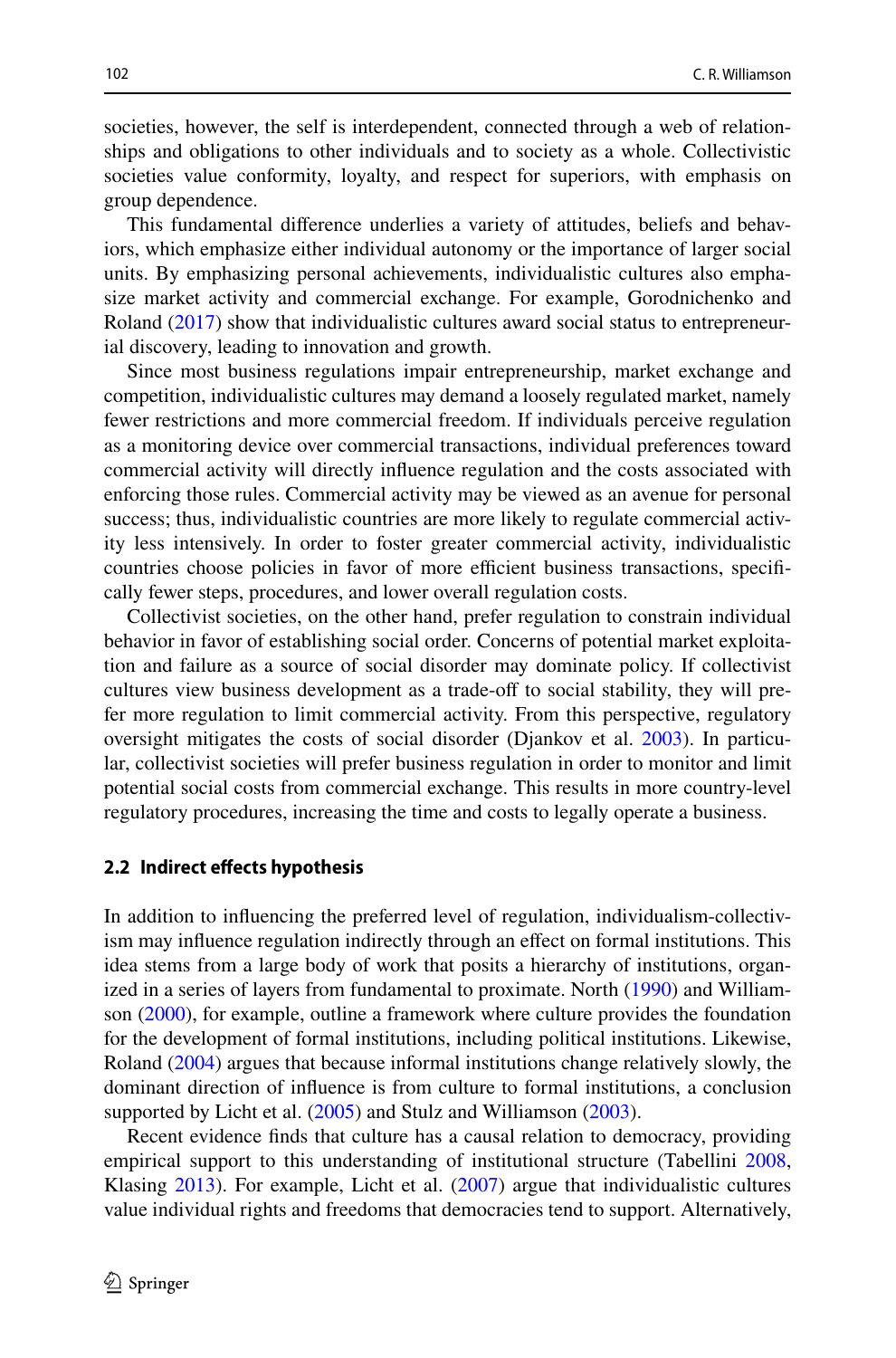collectivist cultures base norms of just conduct on social ties, obligations, and tradition rather than overarching rules. Collectivism emphasizes circumscribing individual freedoms in the name of protecting wider interests of the social group. Thus, collectivism is more likely to support autocratic rule over democratic rights. More recently, Gorodnichenko and Roland [\(2015](#page-27-10)) show a causal association between individualism and average levels and length of democracy.

Collectively, this indicates that culture bears a causal relation to formal political institutions, which in turn infuences the development of economic policy. This hypothesis claims that individualism only infuences regulation indirectly through its impact on political institutions.

#### **2.3 Interactive efects hypothesis**

Beyond direct and indirect efects, it is possible that individualism and democracy interact to determine business regulation. For example, Davis and Williamson [\(2016](#page-26-12)) fnd that democratic political institutions and individualism are complements in restraining the regulation of entry, and Cline and Williamson [\(2017](#page-26-11)) provide empirical evidence showing that individualism's impact on contract enforcement is magnifed in a democracy. Alesina and Giuliano [\(2015](#page-26-21)) believe that exploring such interactions between culture and formal institutions is a promising avenue for research since it stresses a two-way efect and does not rely on identifying causality.

Conceptually, a given set of formal political institutions may have varying implications for regulation, depending on a society's cultural values (Hayek [1960](#page-27-19); North [1990](#page-27-16); Greif [2006\)](#page-27-20). Culture can directly shape an individual's predilection for economic regulation, but it is political institutions that provide a channel through which preferences are translated into policy. Democracy is a mechanism for communicating and aggregating policy preferences (Caplan [2007](#page-26-17)), particularly for the median voter (Downs [1957\)](#page-26-22).

For example, Tarabar ([2017\)](#page-28-6) argues that democracy is the conduit for which culture infuences policy over time by incentivizing those in political power to care about voters' cultural preferences. He fnds that individualism promotes market reform adoption via democratization. Politicians in a democracy are more constrained by cultural preferences and are more likely to consider voter interest over self-interest when formulating policy. Otherwise, they risk being voted out of office. This argument is largely in line with public choice theory (Tullock [1967](#page-28-1); Stigler [1971](#page-28-2); Peltzman [1976\)](#page-27-2).

In oligarchic societies, however, policies are often selected to beneft economic and political elites without opposing pressure from the general populace. In autocratic countries, even if the majority prefers less regulation, their preferences might be ignored since individuals have no infuence over the policy-making process. Since autocrats and elites are more likely to prefer regulation for personal enrichment, less democratic societies may select higher cost regulations, such as more bureaucratic steps and procedures, to operate businesses (Acemoglu [2008](#page-26-23)).

Thus, political theory predicts that democratic institutions will magnify the role of individualism-collectivism in the selection of economic policy. Democracy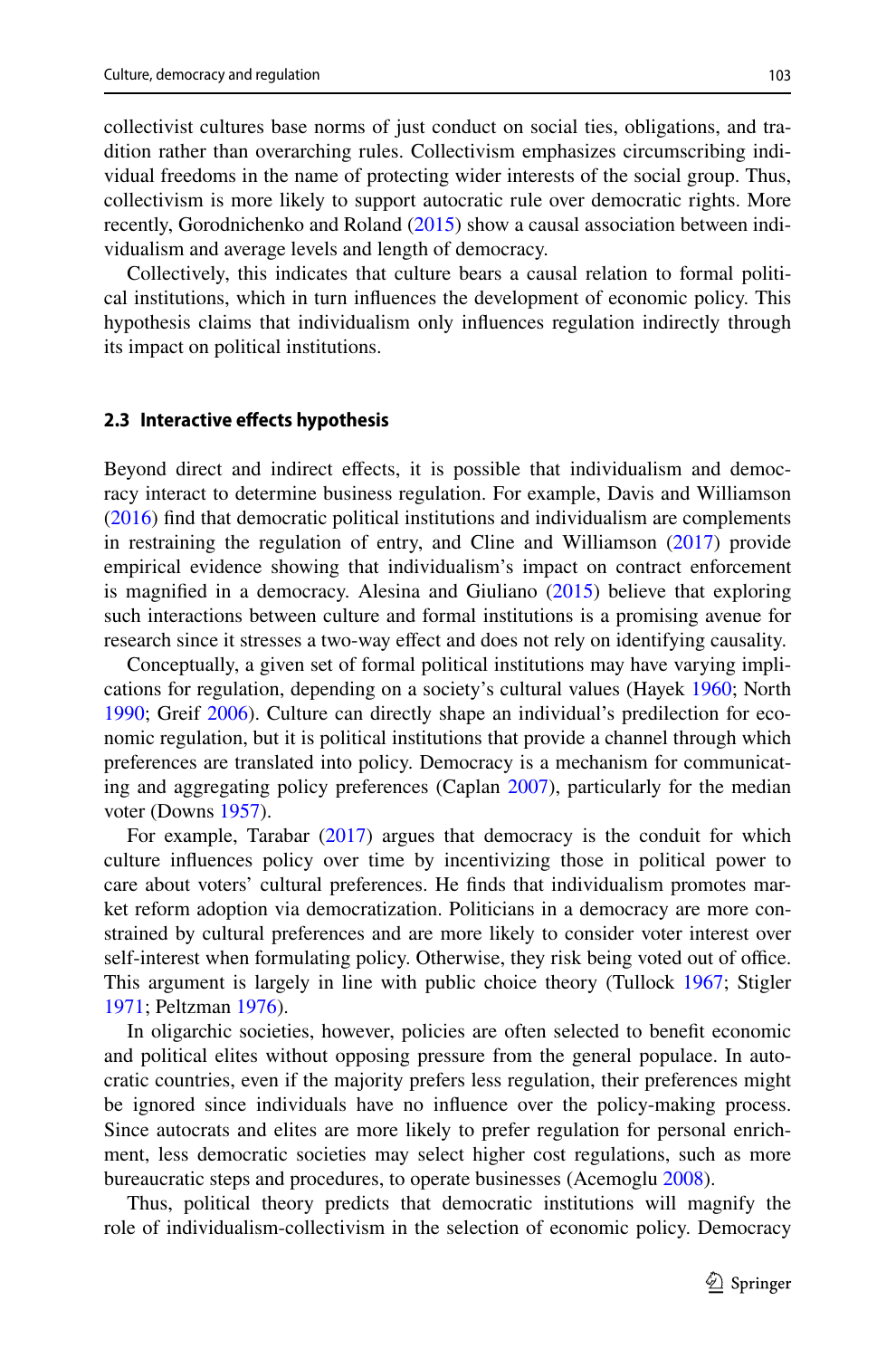amplifes the infuence of individualism on regulation if democracy provides a mechanism through which individuals can express cultural preferences. If individualistic cultures prefer less regulation, and democracies refect the majority of public opinion, then the interaction between individualism and democracy will increase the ability of individualism to promote loosely regulated markets. If so, interactions and marginal effects between democracy and individualism will be negative and significant. Alternatively, democracies, like autocracies, may select policies inconsistent with cultural preferences, and instead choose policies in line with political self-interest. If so, the interaction and marginal efects will be insignifcant, suggesting that democracy has no conditional effect.

#### **3 Data**

To test the associations between individualism, democracy and regulation, a cross sectional dataset using multiple sources is created.

Hofstede [\(2001](#page-27-11)) explains that individualism-collectivism stresses diferences in the expected scope of individual responsibility, contrasting an individualistic society in which everyone looks after him or herself, with a collectivist society in which individuals form strong, cohesive groups as a form of social insurance. Although Hofstede's measure has recognition in the literature, one criticism is that he uses survey data conducted 45 years ago, and a country's cultural environment likely has evolved (Shenkar [2001\)](#page-28-7).

Thus, I follow methodologies established by Beugelsdijk et al. ([2015\)](#page-26-18), Davis [\(2016](#page-26-19)), and Davis and Williamson ([2016,](#page-26-12) [2019](#page-26-20)) to update Hofstede's ([1980\)](#page-27-14) cultural values with World Values Survey (WVS) questions (Inglehart et al. [2014\)](#page-27-21). The surveys are conducted in over 100 countries across six waves from 1981–1984, 1990–1994, 1995–1998, 1999–2004, 2005–2009, and 2010–2014.

Specifcally, fve questions are used to measure individualism: (1) private versus government ownership of business, (2) one of the main goals in life is to make parents proud, (3) justifability of abortion, (4) justifability of homosexuality, and (5) individual versus government responsibility. Individualistic values favor private ownership, justifability of abortion and homosexuality, individual responsibility, and discount making parents proud.

All five questions are correlated and consistent with Hofstede's description, meaning, and implication of individualism-collectivism. For example, individualism captures self-autonomy, the right to a private life, weak family ties, less conformity, capitalism, and market competition. Thus, each question is an indirect way of capturing attitudes that relate to individualistic values. For example, an individual who fnds abortion or homosexuality justifable is expressing tolerance and the belief in a private life. In this sample, the WVS constructed measure of individualism and Hofstede's original measure has a correlation of 0.77. By utilizing the WVS measure, the sample size increases from 52 to 93 countries.

Individual level questions are aggregated at the country level then averaged across all six waves to maximize sample size. To create an individualism-collectivism index, principal component analysis is used to extract the frst principal from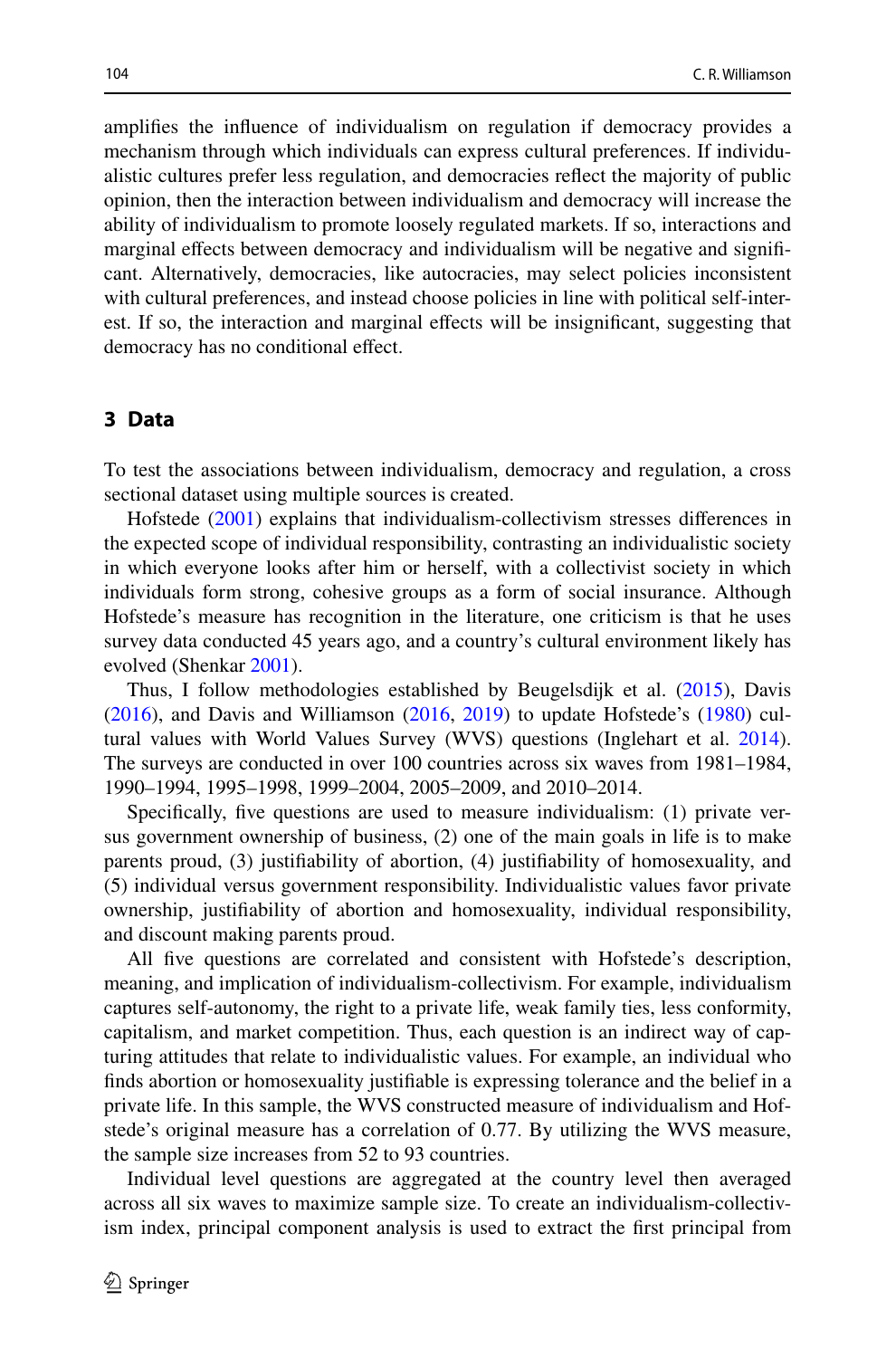the country-level averages from the fve questions. The index is standardized with a mean of 0 and standard deviation of 1. A higher score indicates greater levels of individualistic values compared to countries with a lower score.

Business regulation data are collected and averaged from the World Bank's *Doing Business* (2020) from 2016 to 2020.[3](#page-7-0) *Doing Business* collects objective measures and enforcement of business regulations across countries. Seven measures of regulation are collected that capture a comprehensive view of the legal obstacles to operate a business. This includes starting a business, enforcing contracts, registering property, trading across borders, dealing with construction permits, acquiring access to electricity, and resolving debt. Within each regulatory category, the cost, time, and procedures involved to legally comply with each regulation is measured.

For example, business entry regulation includes procedures, time and cost for an entrepreneur to start and formally operate a business. Number of procedures are the official and in-practice interactions required to start and operate a local limited liability company. Time is the number of days to complete all procedures. Cost measures all official fees, including legal and professional fees, to complete the procedures to incorporate and operate a business.

Similarly, court regulation traces the procedures, time and cost incurred from the time a plaintif fles a lawsuit until payment is received. Procedures, required by law and common practice, are the necessary interactions between the parties and a court officer to settle a dispute. Time is the number of days to enforce a contract from the day the plaintif fles until payment is received. Cost is the combined costs, including court fees, enforcement expenses and attorney fees, calculated as a percent of the claim.

Each regulatory category has similar data available. To construct an aggregate regulation index for each respective regulation category, principal component analysis is utilized to extract the common variation in procedures, time, and cost to comply. For example, regulation indices for business entry, court enforcement, registering property, obtaining construction permits, and gaining utility access is constructed in this manner. The two exceptions are for trading across borders and resolving debt. Neither regulation category has data on number of procedures; thus, only cost and time to comply is included for trade and debt regulation.<sup>4</sup> Each index is standardized (mean equal to 0; standard deviation of 1) with a higher score representing a higher regulatory burden. Seven regulatory indices are created, which capture the explicit monetary and opportunity costs to legally operate a business.

The level of democracy in a country is included and measured by polity2. Polity2 represents competitiveness of political participation, open and fair competition in selecting political leaders, and constraints on executive power (Polity IV, Jaggers

<span id="page-7-0"></span><sup>3</sup> Given a change in *Doing Business* methodology, recent data are collected and averaged from 2016 to 2020 to maintain consistency across years and to maximize sample size. One exception is for court regulation. Number of procedures is collected in 2015 since no data is available from 2016 onwards.

<span id="page-7-1"></span><sup>4</sup> The trade regulation index includes time (calculated in hours) and cost of document and border compliance to import and export goods. The debt regulation index includes time (calculated in days) and cost of insolvency proceedings.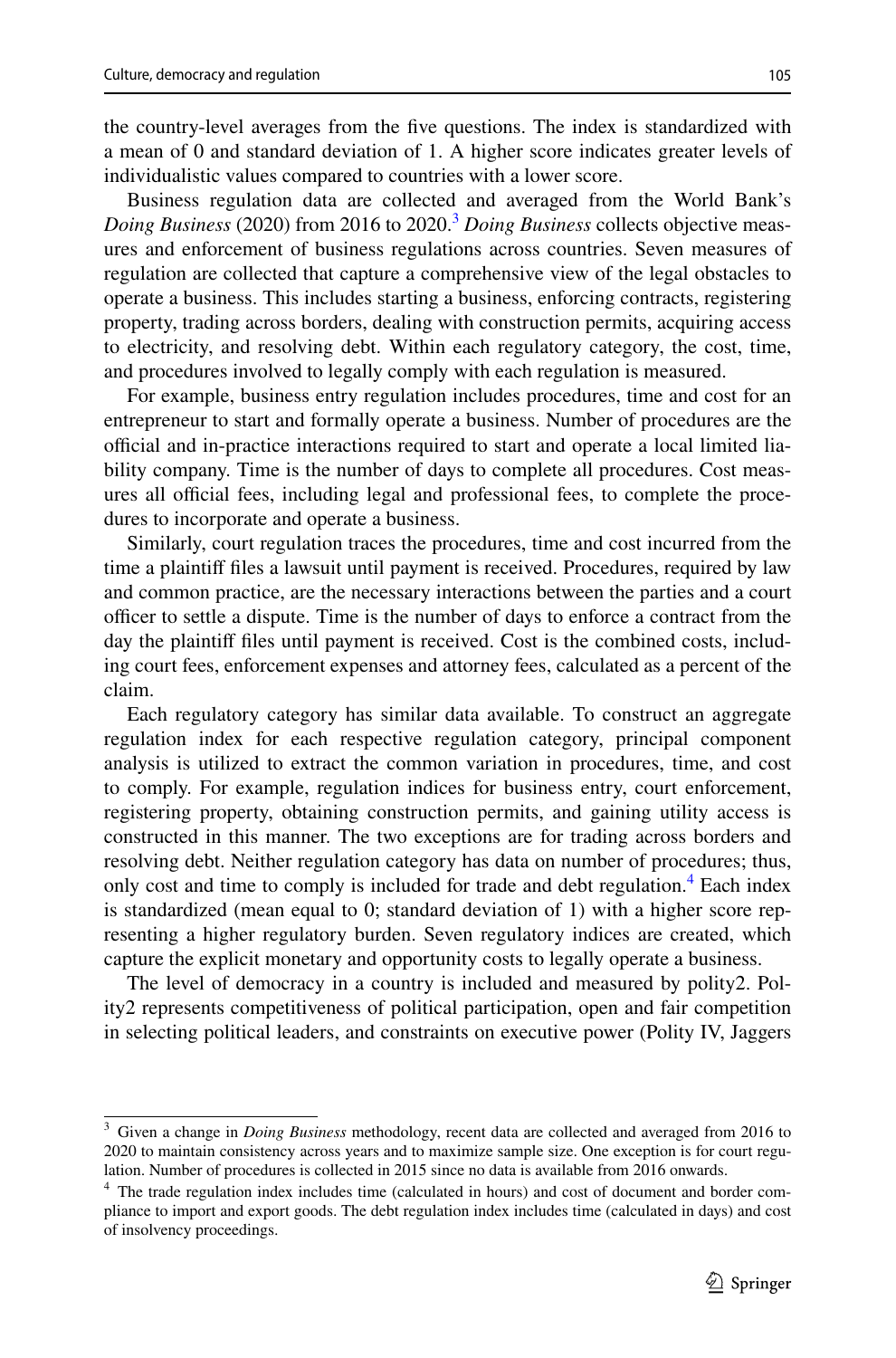and Marshall [2000\)](#page-27-22). The index is standardized with a higher score representing stronger democracy.

The literature on legal origins fnds that common law nations have less hierarchical regulations relative to civil law nations (La Porta et al. [2008](#page-27-23)). As Djankov et al. [\(2003](#page-26-7)) and La Porta et al. ([2008\)](#page-27-23) show, the laws on the books are heavily infuenced by a country's legal origin. Common law countries tend to regulate markets less than civil law countries where governments have a higher proclivity to intervene in the economy, including creating higher levels of regulations. All empirical specifcations control for common law, using an indicator variable equal to one for a country with an English legal origin, and zero otherwise.<sup>5</sup>

Table [1](#page-9-0) details summary statistics and data description. The combined dataset includes up to 93 countries. All indices are standardized with a mean of 0 and standard deviation of 1. Sweden, Netherlands and Germany are the most individualistic countries, and Egypt, India, and Jordan are the most collectivist. Examples of countries at the extremes of regulatory burden include New Zealand and Canada with the fewest regulations to open a new business, while Zimbabwe and Venezuela have the most legal obstacles. To register property, New Zealand, Norway, and Georgia have the fewest regulations; Pakistan, Nigeria and Bangladesh have the highest burden. The countries with fewer court regulations to enforce a contract include Singapore, Norway, and Hong Kong, while Guatemala, Columbia, and Bangladesh have the highest cost to legally enforce a contract.

Qatar, Bahrain, and Saudi Arabia are the least democratic with the United States, Finland, and Spain as the most democratic countries in the sample. Over one-fourth of the countries are common law countries, including Canada, New Zealand and Australia.

## **4 Empirical results**

#### **4.1 Direct efect of individualism**

Before examining the main model specifications, "Appendix 1" presents results from regressing individualism on each regulation index's subcomponents, controlling for common law. For example, Panel A, columns (1)-(6), reports the results for procedures, time and cost for both men and women to legally open a business. As shown, individualism signifcantly reduces all three types of regulation regardless of gender. This suggests that countries with individualistic cultures have lower entry costs, take less days, and use fewer procedures for an entrepreneur to legally open a business. For example, a one standard deviation increase in individualism reduces the monetary cost for new business entry by approximately 13.5 percentage points for both men and women (columns (3) and (6)).

<span id="page-8-0"></span><sup>5</sup> An exogenous determinant of institutional quality is included instead of direct measures of institutional quality, such as corruption, as these measures sufer from endogeneity with the main variable of interest, individualism. Thus, direct measures are omitted to avoid misspecifcation.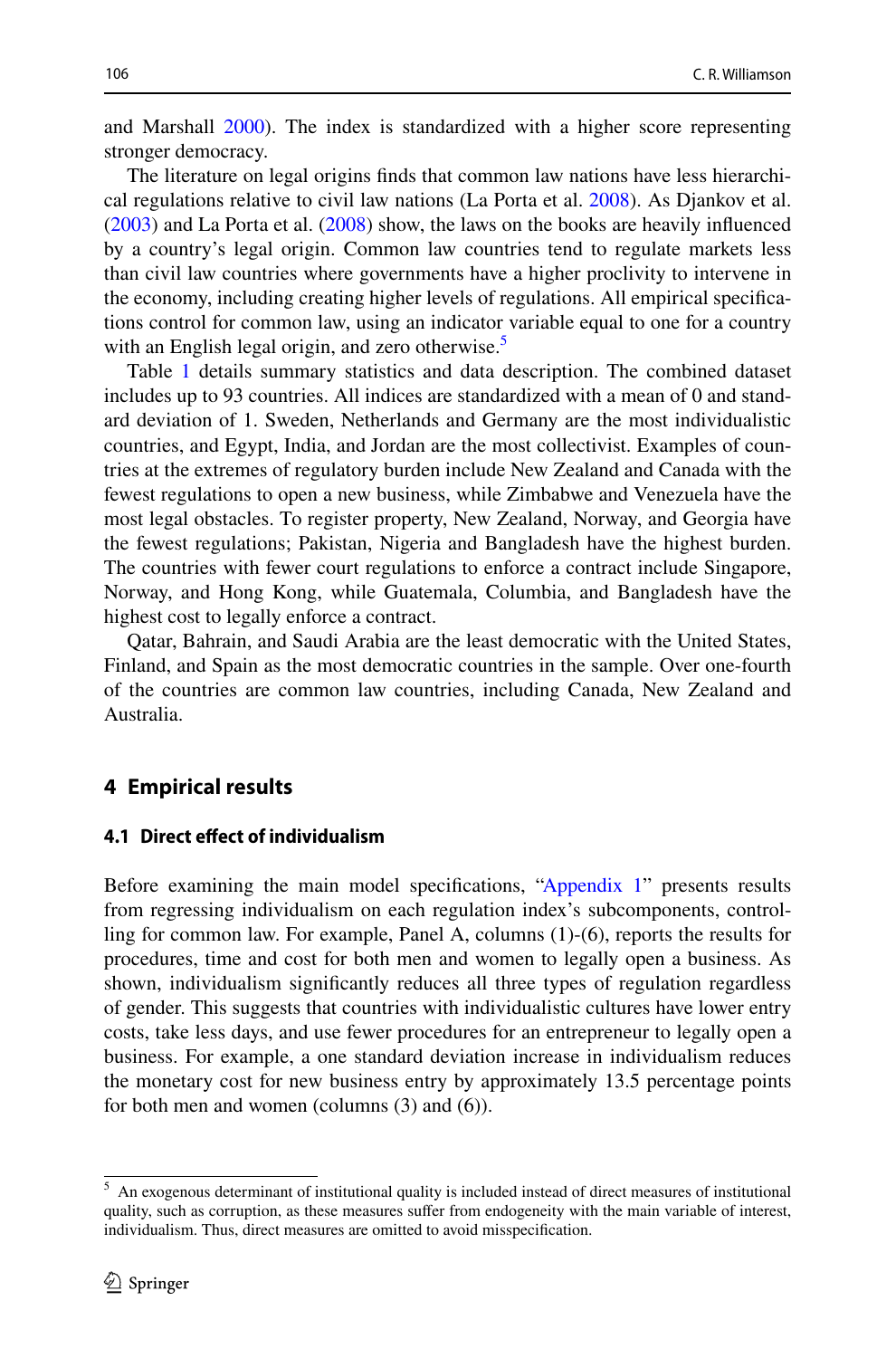<span id="page-9-0"></span>

| <b>Table 1</b> Summary statistics and data description |          |         |                           |              |      |                                                                                                                                                                               |                       |
|--------------------------------------------------------|----------|---------|---------------------------|--------------|------|-------------------------------------------------------------------------------------------------------------------------------------------------------------------------------|-----------------------|
| Variable                                               | Observ   |         | ations Mean Std. Dev. Min |              |      | Max Description                                                                                                                                                               | Source                |
| Business entry                                         | 93       | $\circ$ |                           |              |      | principal component of procedures, time and cost<br>- 1.61 5.00 Standardized index created by extracting the first<br>to open a new business                                  | Doing Business (2020) |
| Court                                                  | 93       | 0       |                           | $-1.69$ 3.90 |      | principal component of procedures, time and cost<br>Standardized index created by extracting the first<br>to enforce a contract in a court                                    | Doing Business (2020) |
| Register property                                      | 92       | $\circ$ |                           | $-1.94$ 3.08 |      | principal component of procedures, time and cost<br>Standardized index created by extracting the first<br>to register property                                                | Doing Business (2020) |
| Trade                                                  | 5        | 0       |                           | $-1.08$      | 4.04 | principal component of time (in hours) and cost<br>Standardized index created by extracting the first<br>of document and border compliance to import<br>and export goods      | Doing Business (2020) |
| Construction                                           | 92       | 0       |                           | $-1.79$ 2.42 |      | principal component of procedures, time and cost<br>Standardized index created by extracting the first<br>to build a warehouse                                                | Doing Business (2020) |
| Jtility                                                | 92       | 0       |                           | $-1.78$ 3.63 |      | principal component of procedures, time and cost<br>to obtain a permanent electricity connection for a<br>Standardized index created by extracting the first<br>new warehouse | Doing Business (2020) |
| Debt                                                   | $\infty$ | $\circ$ |                           | $-1.80$ 2.60 |      | insolvency proceedings involving domestic legal<br>first principal component of time and cost of<br>Standardized index created by extracting the<br>entities                  | Doing Business (2020) |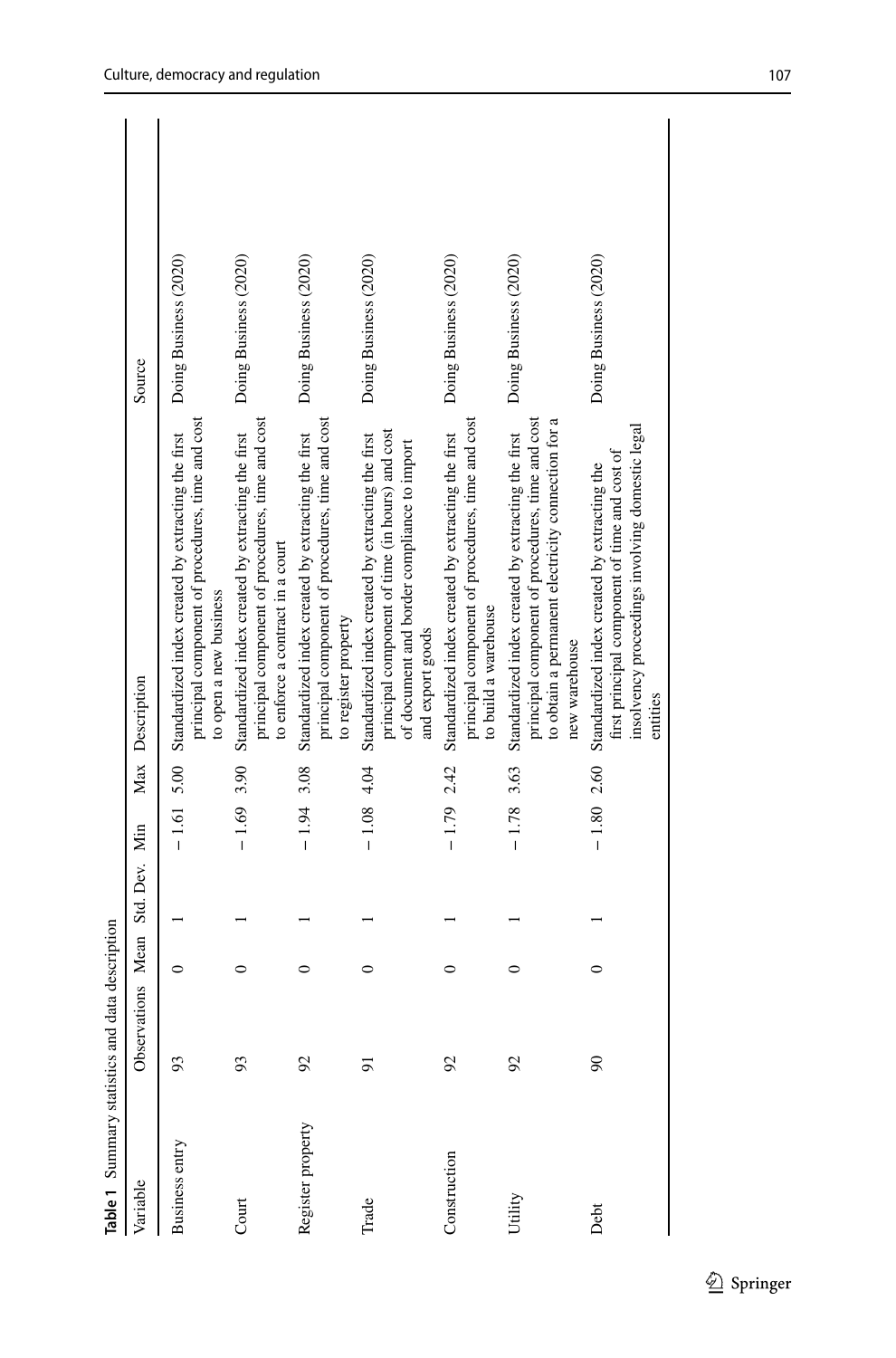|                            | Table 1 (continued)      |          |            |               |         |      |                                                                                                                                                                                                                                                                                                                                                                                                                                                               |                                             |
|----------------------------|--------------------------|----------|------------|---------------|---------|------|---------------------------------------------------------------------------------------------------------------------------------------------------------------------------------------------------------------------------------------------------------------------------------------------------------------------------------------------------------------------------------------------------------------------------------------------------------------|---------------------------------------------|
| $\textcircled{2}$ Springer | Variable                 | Observat | tions Mean | Std. Dev. Min |         |      | Max Description                                                                                                                                                                                                                                                                                                                                                                                                                                               | Source                                      |
|                            | Individualism            | 93       | $\circ$    |               | $-1.50$ | 3.04 | principal component of five WVS questions: Five<br>justifiability of homosexuality, and (5) individual<br>versus government responsibility. Averaged over<br>questions are used to measure individualism: (1)<br>ness, (2) one of the main goals in life is to make<br>Standardized index created by extracting the first<br>private versus government ownership of busi-<br>parents proud, (3) justifiability of abortion, (4)<br>first six waves, 1981-2014 | World Values Survey (Inglehart et al. 2014) |
|                            | Common law               | 93       | 0.26       | 0.44          | 0       |      | Indicator variable equal to one for a country with<br>an English legal origin, and zero otherwise                                                                                                                                                                                                                                                                                                                                                             | La Porta et al. (2008)                      |
|                            | Muslim                   | 88       | 0.26       | 0.36          | $\circ$ | 0.99 | Share of population that is Muslim in 2000                                                                                                                                                                                                                                                                                                                                                                                                                    | McCleary and Barro, (2006)(                 |
|                            | Regional controls        | 88       | Ï          |               |         |      | Dummy variables reflecting a country's location in<br>the following regions: Africa, Europe, Asia, and<br>the Americas. Oceania is excluded                                                                                                                                                                                                                                                                                                                   | WDI, 2018                                   |
|                            | Log GDP pc               | 88       | 0          |               | $-2.51$ |      | 2.25 Log GDP per capita, PPP, constant international \$.<br>Averaged 1980-2014. Data is standardized                                                                                                                                                                                                                                                                                                                                                          | WDI, 2018                                   |
|                            | Log pop                  | 88       | 0          |               | $-3.17$ | 2.61 | Log of total population. Averaged 1980-2014.<br>Data is standardized                                                                                                                                                                                                                                                                                                                                                                                          | WDI, 2018                                   |
|                            | Uncertainty Avoidance 50 |          | 0          |               | $-2.72$ | 1.64 | uncertainty avoidant cultures are characterized<br>comfortable in unstructured situations. Highly<br>by a strong need for predictability and control<br>over the environment. Index is standardized<br>The degree to which members of society are                                                                                                                                                                                                             | Hofstede (2001)                             |
|                            | Trust                    | 93       | 0          |               | $-1.58$ | 3.19 | Percentage of respondents answering 'yes' most<br>people can be trusted. Averaged over first six<br>waves, 1981–2014. Data is standardized                                                                                                                                                                                                                                                                                                                    | World Values Survey (Inglehart et al. 2014) |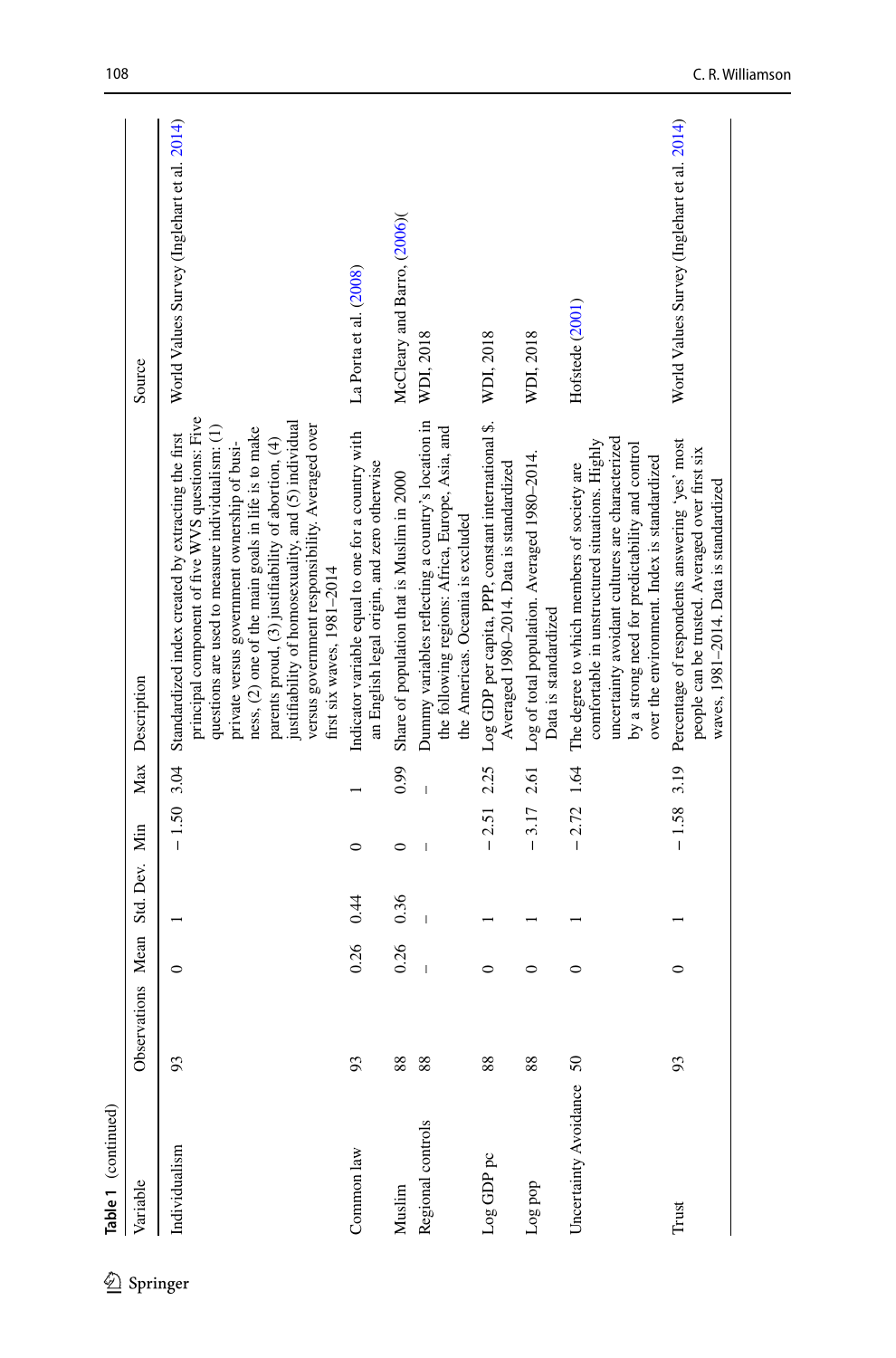| Table 1 (continued)         |              |  |  |                                                                                                                                        |        |
|-----------------------------|--------------|--|--|----------------------------------------------------------------------------------------------------------------------------------------|--------|
| /ariable                    | <b>Jbser</b> |  |  | vations Mean Std. Dev. Min Max Description                                                                                             | Source |
| $\mathop{\mathrm{nnocrac}}$ | 89           |  |  | -2.41 0.96 Standardized index of Polity2, where a higher Polity IV, Jaggers and Marshall (2000)<br>score represents stronger democracy |        |
|                             |              |  |  |                                                                                                                                        |        |
|                             |              |  |  |                                                                                                                                        |        |
|                             |              |  |  |                                                                                                                                        |        |
|                             |              |  |  |                                                                                                                                        |        |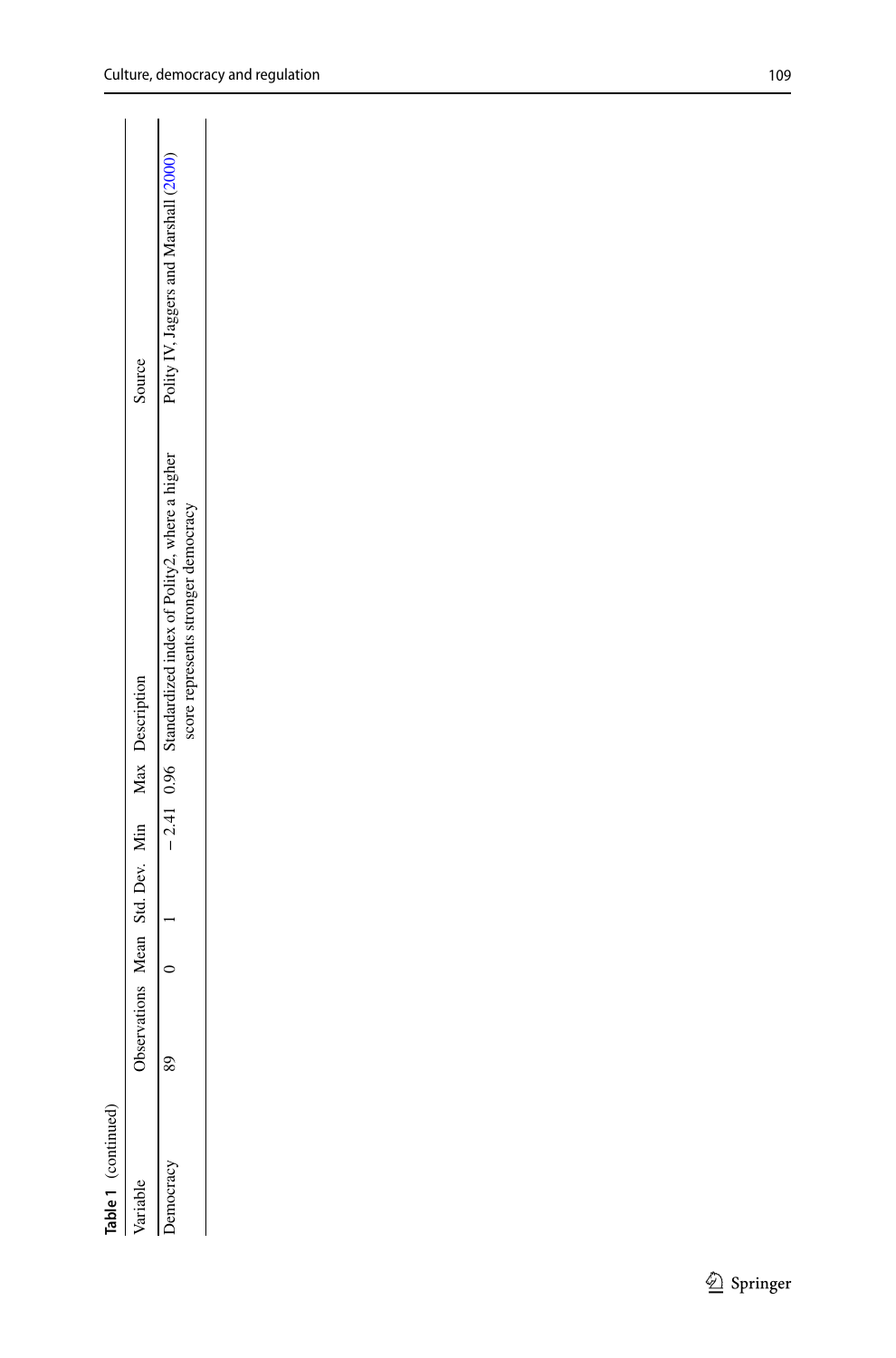Individualism also signifcantly reduces all import and export regulation, including time and costs associated with both document and border compliance (Panel B, columns  $(4)$ – $(11)$ ). This result also holds for debt regulation, where individualism signifcantly reduces time and cost associated with resolving insolvency (Panel C, columns (7)–(8)).

Across all seven measures of regulation, individualism is negative and signifcant when examining the number of procedures and associated compliance costs. It also reduces time to open a business, trade across borders and resolve debt. Individualism, however, does not signifcantly reduce time in the other four regulation categories. Recall, time is calculated as number of days to comply with the number of regulatory procedures. In each area, individualism signifcantly reduces the number of bureaucratic steps; however, time to comply is less sensitive to culture. Although individualism's efect on time to comply is not signifcant for all business regulation, I continue to include it in each index to provide a comprehensive and consistent measure of the regulatory environment. The remainder of the analysis utilizes the constructed regulation indices.

The specifcations in Table [2](#page-13-0) capture the direct efect individualism has on the seven measures of business regulation. These direct effect estimations exclude democracy and include individualism and an exogenous proxy for legal institutional quality, English legal origin.

As shown in Panel A, in all seven specifcations individualism signifcantly reduces business regulation. For example, a one standard deviation increase in individualism, the diference between the United States and Albania, reduces new business entry regulation by 45% of a standard deviation, which represents the difference between Norway and Mexico. Figure [2](#page-14-0) visualizes individualism's negative association with business entry regulation. This result supports the fndings in Davis and Williamson [\(2016](#page-26-12)).

Column (2) reports that a one standard deviation increase in individualism decreases court regulation to enforce a business contract by 42% of a standard deviation. This suggests that individualism increase contract enforcement efficiency, supporting the previous conclusion in Cline and Williamson ([2017\)](#page-26-11).

Individualism also decreases regulations that are not previously examined in the literature, including registering property, trade, obtaining construction permits, access to electricity, and resolving debt. This suggests that prior works were not anomalies, but that individualism afects the overall business regulatory environment. For example, individualism's efect is largest on decreasing trade regulation, including compliance costs to import and export. A one standard deviation increase in individualism reduces trade regulation by  $61\%$  $61\%$  of its standard deviation.<sup>6</sup>

The smallest coefficients for individualism are for obtaining construction permits and electricity; however, the size of the effects remain economically significant, 27 and 28% of their respective standard deviations. The adjusted R-squareds

<span id="page-12-0"></span> $6$  Sobel [\(2017](#page-28-8)) documents that reductions in trade regulation tend to be the first mover in broader free market economic reforms. Combined, this fnding could indicate that individualism promotes reductions in trade regulation, which subsequently encourages greater economic freedom more generally.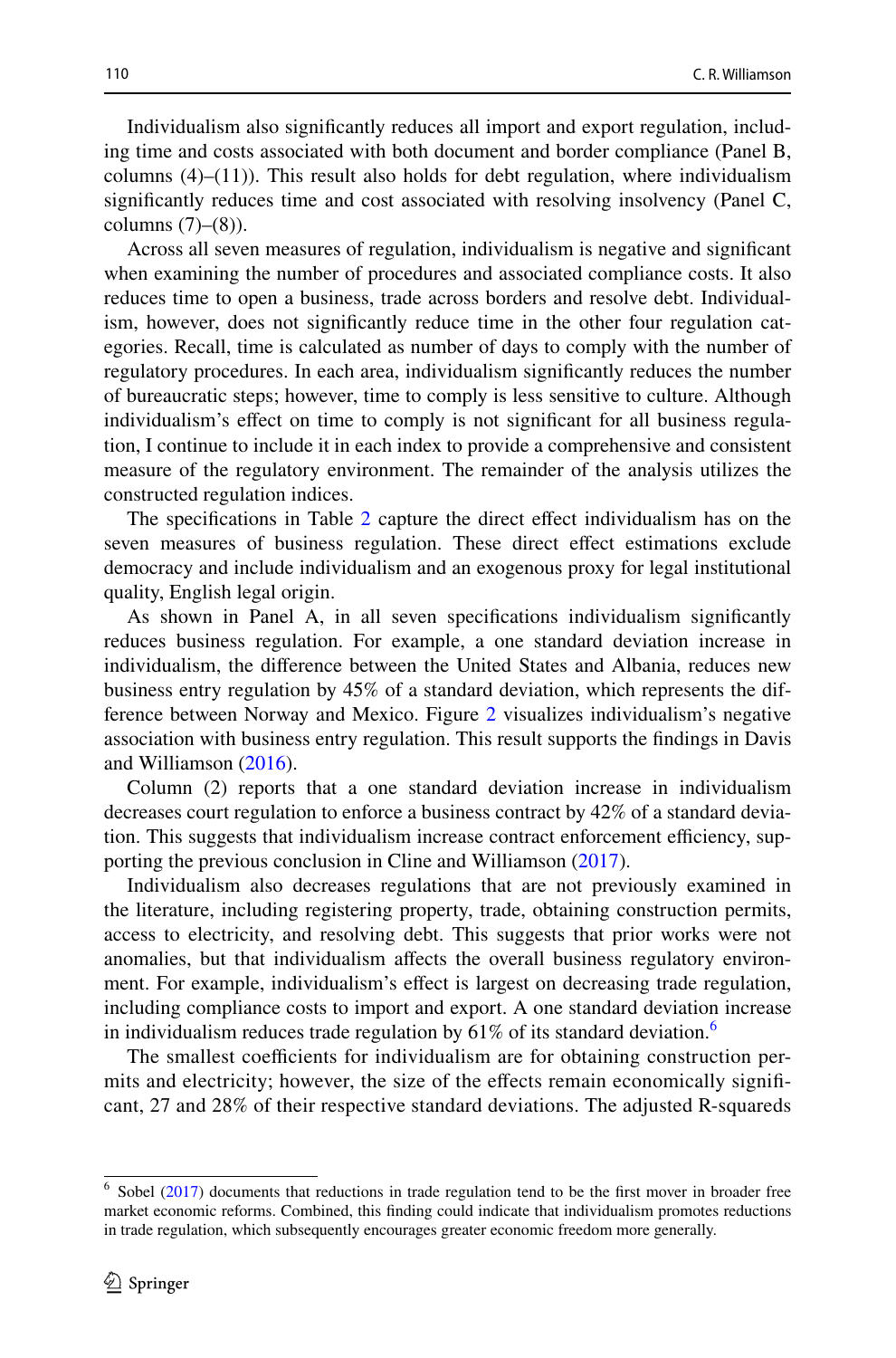| Dep. Var:          | <b>Business</b><br>entry | Court                | Register<br>property  | Trade     | Construc-<br>tion    | Utility    | Debt                |
|--------------------|--------------------------|----------------------|-----------------------|-----------|----------------------|------------|---------------------|
|                    | (1)                      | (2)                  | (3)                   | (4)       | (5)                  | (6)        | (7)                 |
| Panel A            |                          |                      |                       |           |                      |            |                     |
| Individual-<br>ism | $-0.45***$               |                      | $-0.42***$ $-0.34***$ |           | $-0.61***$ $-0.27**$ |            | $-0.28*** -0.44***$ |
|                    | (0.07)                   | (0.09)               | (0.10)                | (0.09)    | (0.09)               | (0.08)     | (0.10)              |
| Common<br>law      | 0.11                     | $-0.09$              | 0.32                  | $0.53**$  | $-0.18$              | 0.23       | $-0.30$             |
|                    | (0.29)                   | (0.24)               | (0.24)                | (0.20)    | (0.22)               | (0.27)     | (0.21)              |
| Constant           | $-0.02$                  | 0.02                 | $-0.11$               | $-0.13$   | 0.06                 | $-0.05$    | 0.08                |
|                    | (0.08)                   | (0.10)               | (0.11)                | (0.09)    | (0.12)               | (0.11)     | (0.12)              |
| # obs              | 93                       | 93                   | 92                    | 91        | 92                   | 92         | 90                  |
| Adj. $R^2$         | 18%                      | 15%                  | 12%                   | 41%       | 5%                   | $7\%$      | 17%                 |
| Dep. Var:          | <b>Business</b><br>entry | Court                | Register<br>property  | Trade     | Construc-<br>tion    | Utility    | Debt                |
|                    | (1)                      | (2)                  | (3)                   | (4)       | (5)                  | (6)        | (7)                 |
| Panel B            |                          |                      |                       |           |                      |            |                     |
| Individual-<br>ism | $-0.55***$               | $-0.45***$ $-0.30**$ |                       |           | $-0.49***$ $-0.35**$ | $-0.32***$ | $-0.63***$          |
|                    | (0.12)                   | (0.11)               | (0.11)                | (0.08)    | (0.10)               | (0.09)     | (0.13)              |
| Common<br>law      | 0.12                     | $-0.03$              | 0.39                  | $0.56**$  | $-0.08$              | 0.29       | $-0.31$             |
|                    | (0.28)                   | (0.26)               | (0.26)                | (0.20)    | (0.22)               | (0.28)     | (0.20)              |
| Muslim             | $-0.49$                  | $-0.14$              | 0.20                  | 0.53      | $-0.25$              | $-0.21$    | $-1.00**$           |
|                    | (0.35)                   | (0.37)               | (0.37)                | (0.32)    | (0.32)               | (0.35)     | (0.33)              |
| Constant           | 0.13                     | 0.04                 | $-0.21$               | $-0.24**$ | 0.05                 | $-0.01$    | $0.33**$            |
|                    | (0.13)                   | (0.16)               | (0.14)                | (0.09)    | (0.14)               | (0.15)     | (0.16)              |
| # obs              | 88                       | 88                   | 87                    | 86        | 87                   | 87         | 85                  |
| Adj. $R^2$         | 19%                      | 14%                  | 12%                   | 42%       | 6%                   | 7%         | 24%                 |

<span id="page-13-0"></span>**Table 2** Individualism and regulation, OLS regressions

Dependent variables as listed in column. See Table [1](#page-9-0) and the body of the paper for variable description and sources. OLS regressions with clustered standard errors in parentheses, \*\*\**p*<0.01, \*\**p*<0.05, \**p*<0.1

suggest the models explain between 5% (construction) and 41% (trade) of the variation in business regulation.

For most specifcations, common law does not signifcantly correlate with business regulation. The one exception is trade regulation, column (4). This result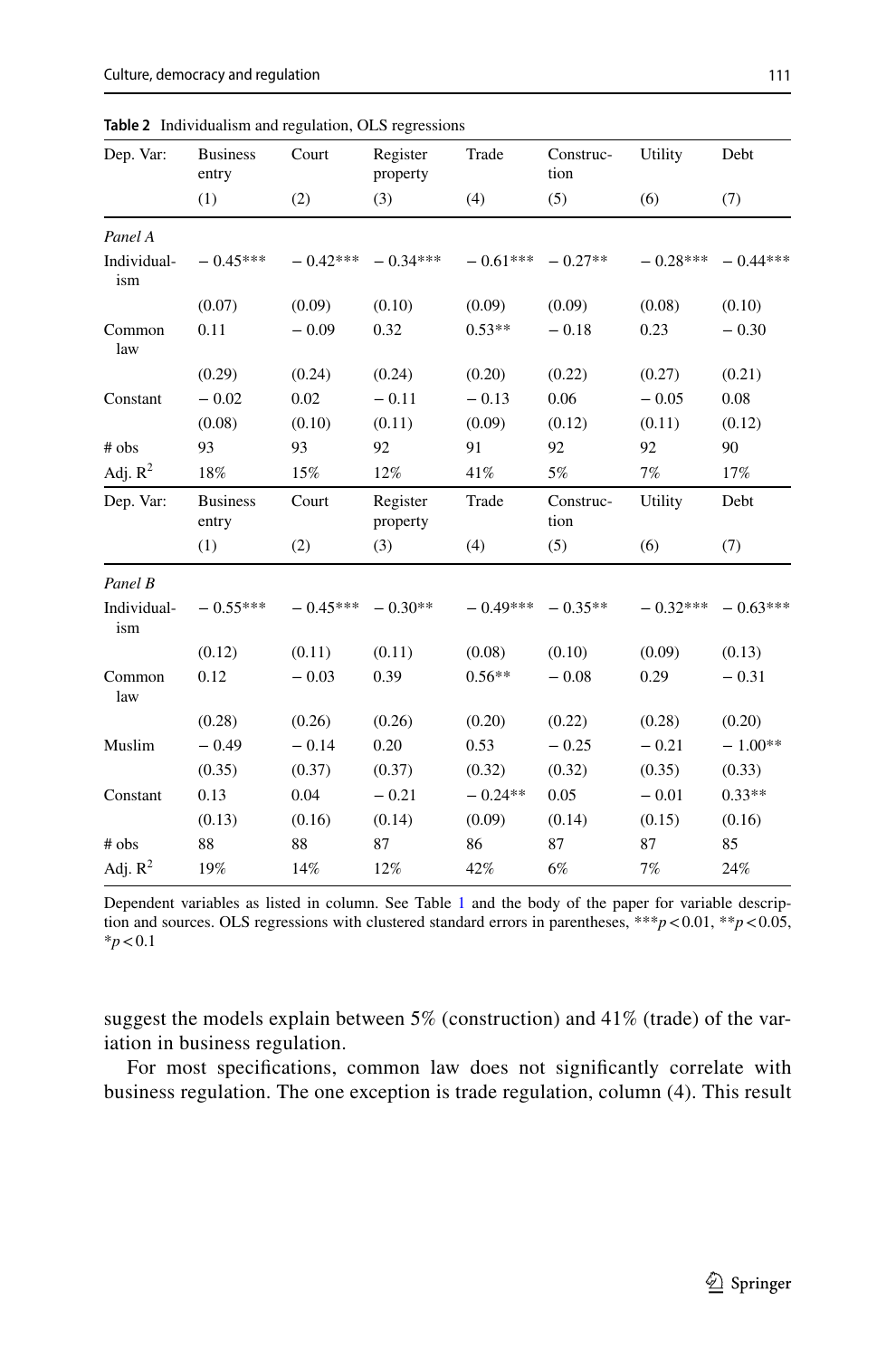

<span id="page-14-0"></span>**Fig. 2** Individualism and Business Entry Regulation. *Note*: This plot shows partial correlation based on the specifcation in Table [2](#page-13-0), Panel A, Column 1. Data descriptions are provided in Table [1](#page-9-0)

indicates that countries with English legal origin regulate trade more intensely than those with civil legal origins.<sup>[7](#page-14-1)</sup>

Table [2](#page-13-0), Panel B provides robustness to Panel A by including share of the population that is Muslim (McCleary and Barro [2006](#page-27-24)). Islamic law tends to stife business development and is critical of corporations; thus, a higher Muslim population may lead to stronger preferences for business regulation (Kuran [2004;](#page-27-25) Potrafke [2012\)](#page-27-26). As shown, individualism is robust to this inclusion. Individualism remains negative and significant in all specification with similar sized coefficients. Muslim population does not signifcantly correlate with regulation with one exception, debt regulation. A country with a higher share of the population that is Muslim tends to regulate debt collection less intensely. In addition, the adjusted R-squared increases from 17 to 24% in this specifcation; otherwise, the inclusion of Muslim population does not increase the explanatory power of the models.

To provide additional robustness, Table [3](#page-15-0) includes regional controls, log GDP per capita, and log population. Regional controls minimize concerns that variation in regulation is driven by regional variation in factors such as culture and legal institutions. Log population is included to control for the size of the country since the regulatory environment involves fxed costs and is limited by the size of the market (Demsetz [1967](#page-26-24)). In addition, log GDP per capita is included to control for the level of economic development (Aghion et al. [2010;](#page-26-25) Pinotti [2012](#page-27-27)). Both log GDP per capita and log population is collected from World Development Indicators (WDI [2018](#page-28-9)).

<span id="page-14-1"></span> $7$  For a more detailed discussion of how common law affects business entry regulation, see Davis and Williamson ([2016\)](#page-26-12).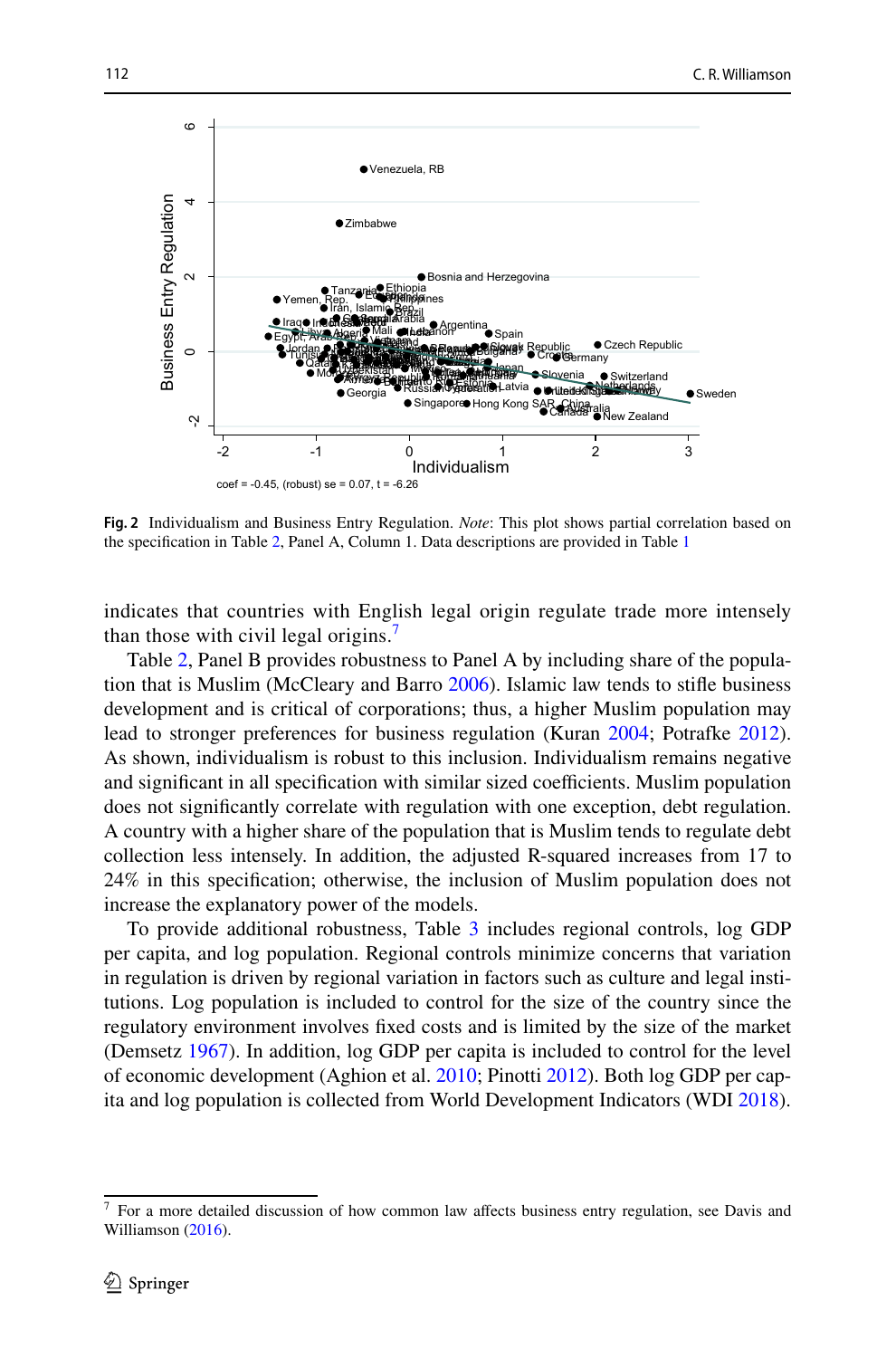| Dep. Var:            | <b>Business</b><br>entry | Court     | Register<br>property | Trade    | Construction       | Utility    | Debt      |
|----------------------|--------------------------|-----------|----------------------|----------|--------------------|------------|-----------|
|                      | (1)                      | (2)       | (3)                  | (4)      | (5)                | (6)        | (7)       |
| Individual-<br>ism   | $-0.34**$                | $-0.27**$ | $-0.20$              |          | $-0.34*** -0.26**$ | $-0.38**$  | $-0.37**$ |
|                      | (0.14)                   | (0.14)    | (0.14)               | (0.14)   | (0.13)             | (0.14)     | (0.17)    |
| Common law           | 0.23                     | 0.07      | 0.41                 | 0.21     | 0.25               | $0.54**$   | $-0.10$   |
|                      | (0.32)                   | (0.26)    | (0.25)               | (0.21)   | (0.22)             | (0.26)     | (0.23)    |
| Regional<br>controls | Yes                      | Yes       | Yes                  | Yes      | Yes                | Yes        | Yes       |
| Log GDP pc           | $-0.28**$                | $-0.41**$ | $-0.24*$             | $-0.05$  | $-0.51***$         | $-0.50***$ | $-0.41**$ |
|                      | (0.10)                   | (0.15)    | (0.14)               | (0.10)   | (0.12)             | (0.14)     | (0.15)    |
| Log pop              | $0.14*$                  | 0.10      | $0.19*$              | $0.18**$ | 0.06               | 0.05       | $-0.05$   |
|                      | (0.08)                   | (0.09)    | (0.11)               | (0.06)   | (0.10)             | (0.09)     | (0.11)    |
| Constant             | $-0.81**$                | $-0.48*$  | $-1.07**$            | 0.37     | $-0.73**$          | 0.19       | $-0.19$   |
|                      | (0.30)                   | (0.27)    | (0.49)               | (0.31)   | (0.26)             | (0.32)     | (0.30)    |
| # obs                | 88                       | 88        | 87                   | 86       | 87                 | 87         | 85        |
| Adj. $R^2$           | 28%                      | 30%       | 25%                  | 50%      | 28%                | 29%        | 28%       |

<span id="page-15-0"></span>**Table 3** Individualism and regulation, OLS regressions, additional controls

Dependent variables as listed in column. See Table [1](#page-9-0) and the body of the paper for variable description and sources. OLS regressions with clustered standard errors in parentheses, \*\*\**p*<0.01, \*\**p*<0.05, \**p*<0.1

In six of seven specifcations, individualism remains negative and signifcant, although with somewhat smaller coefficients. Individualism is negative but statistically insignifcant in column (3), where the dependent variable is the regulation to register property. The reduced coefficient sizes and loss of significance in one specifcation is not surprising given the high correlation between individualism and income (correlation=0.53), and the well-documented finding that individualism leads to innovation, growth, and higher levels of economic development (Gorodnichenko and Roland, [2017](#page-27-12)). Thus, these specifcations likely results in over-controlling, but provide support that individualism directly relates to the regulatory environment.

Next, potential concerns regarding the measure of individualism is addressed. In ["Appendix 2"](#page-25-0), results are presented replacing the WVS constructed measure of individualism with Hofstede's ([2001\)](#page-27-11) original measure. As reported, individualism is negative and signifcant at the 5% level or greater in six of seven estimations, and its efect is economically meaningful. For example, a one standard deviation increase in individualism reduces regulation of entry by 56% of its standard deviation. Individualism is not signifcantly associated with utility regulation. However, our sample size is signifcantly reduced from 93 countries to 52 countries when using Hofstede's measure of individualism.

Lastly, Table [4](#page-16-0) includes two alternative culture measures as additional controls, uncertainty avoidance and trust. Uncertainty avoidance (Hofstede [2001](#page-27-11)) measures the degree to which members of society are comfortable in unstructured situations.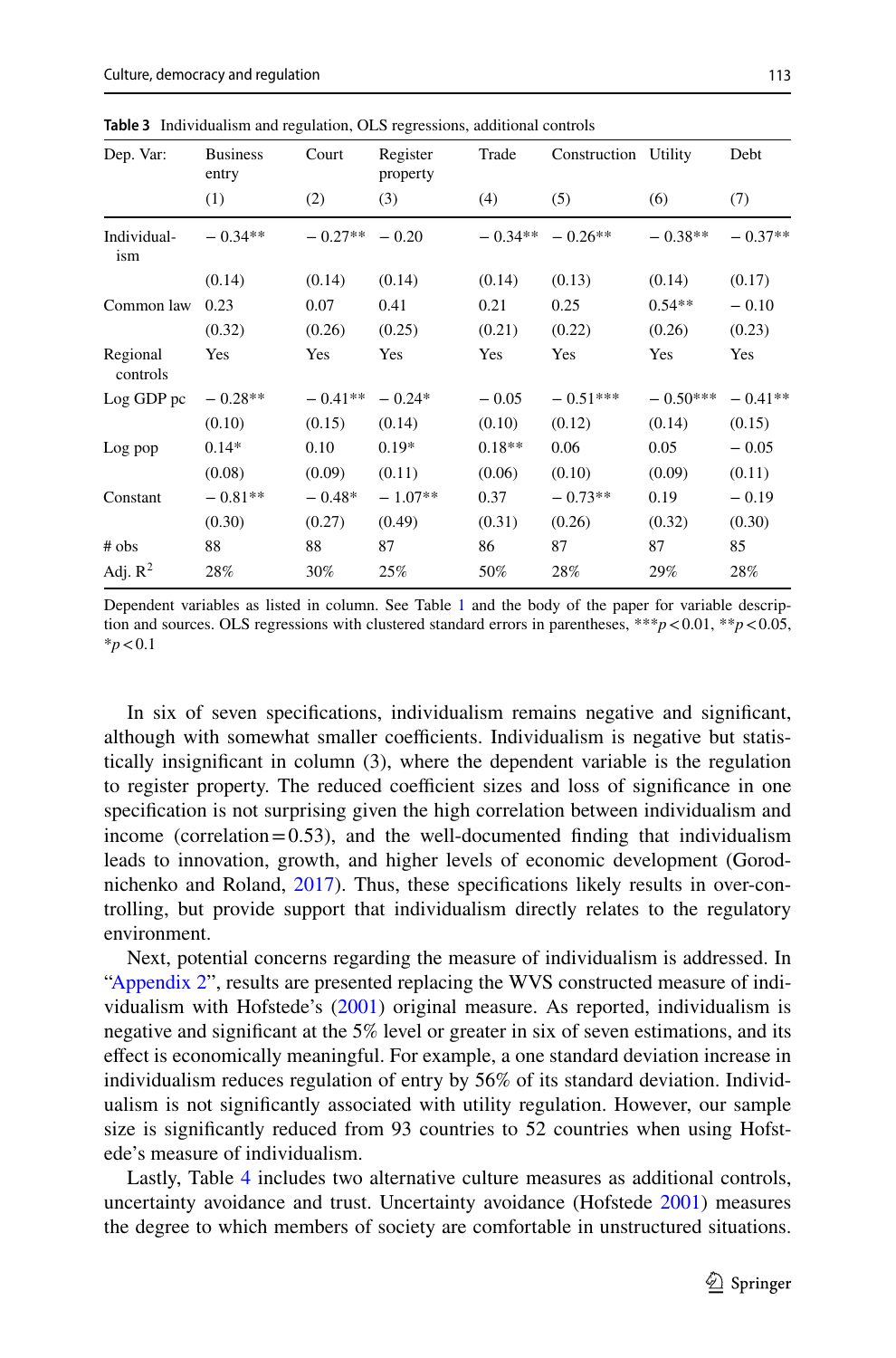<span id="page-16-0"></span>

| Dep. Var:             | Business entry | Court                   | Register property | Trade                    | Construction | Utility         | Debt            |
|-----------------------|----------------|-------------------------|-------------------|--------------------------|--------------|-----------------|-----------------|
|                       | $\widehat{z}$  | $\odot$                 | $\odot$           | $\widehat{\mathcal{F}}$  | $\odot$      | $\circledcirc$  | $\epsilon$      |
| Panel A               |                |                         |                   |                          |              |                 |                 |
| Individualism         | $-0.49***$     | $-0.52***$              | $-0.45***$        | $-0.40***$               | $-0.35***$   | $-0.22*$        | $-0.53***$      |
|                       | (0.09)         | (0.14)                  | (0.10)            | $(0.07)$                 | $(0.11)$     | $(0.11)$        | (0.15)          |
| Common law            | $-0.01$        | 0.19                    | $0.66***$         | 0.34                     | 0.05         | 0.64            | $-0.45$         |
|                       | $(0.52)$       | (0.36)                  | $(0.30)$          | (0.23)                   | (0.30)       | (0.39)          | (0.40)          |
| Uncertainty avoidance | 0.15           | 0.17                    | $0.19*$           | $-0.03$                  | 0.09         | $0.31***$       | $-0.07$         |
|                       | (0.18)         | (0.16)                  | $(0.10)$          | $(0.11)$                 | (0.17)       | $(0.15)$        | $(0.20)$        |
| Constant              | 0.09           | 0.07                    | $-0.22*$          | $-0.18*$                 | $-0.23$      | $-0.26*$        | 0.15            |
|                       | (0.13)         | (0.16)                  | $(0.11)$          | $(0.10)$                 | (0.16)       | $(0.14)$        | (0.19)          |
| $#$ obs               | $50\,$         | $50\,$                  | 50 <sub>5</sub>   | $\frac{4}{9}$            | $50\,$       | 50 <sub>5</sub> | 50 <sub>5</sub> |
| Adj. $\mathbf{R}^2$   | 25%            | 24%                     | 37%               | 33%                      | 15%          | $11\%$          | 22%             |
| Dep. Var:             | Business entry | Court                   | Register property | Trade                    | Construction | Utility         | Debt            |
|                       | $\ominus$      | $\widehat{\mathcal{O}}$ | $\odot$           | $\widehat{\mathfrak{g}}$ | $\odot$      | $\odot$         | $\widehat{C}$   |
| Panel B               |                |                         |                   |                          |              |                 |                 |
| Individualism         | $-0.36***$     | $-0.28***$              | $-0.12$           | $-0.68***$               | $-0.08$      | $-0.20**$       | $-0.24**$       |
|                       | (0.08)         | (0.10)                  | $(0.11)$          | (0.13)                   | $(0.11)$     | $(0.10)$        | (0.12)          |
| Common law            | $0.11$         | $-0.08$                 | 0.33              | $0.52***$                | $-0.18$      | 0.23            | $-0.32$         |
|                       | (0.29)         | (0.24)                  | $(0.22)$          | (0.20)                   | (0.21)       | $(0.26)$        | (0.20)          |
| Trust                 | $-0.17*$       | $-0.25***$              | $-0.40***$        | 0.13                     | $-0.35**$    | $-0.14$         | $-0.33***$      |
|                       | (0.09)         | $(0.09)$                | (0.08)            | $(0.11)$                 | $(0.11)$     | $(0.09)$        | $(0.11)$        |
| Constant              | $-0.02\,$      | 0.03                    | $-0.10$           | $-0.13$                  | 0.07         | $-0.05$         | $0.08\,$        |
|                       | (0.08)         | $(0.10)$                | $(0.10)$          | (0.09)                   | (0.12)       | $(0.11)$        | $(0.11)$        |
| $#$ obs               | 93             | 93                      | 92                | 91                       | 92           | $\overline{56}$ | $\overline{6}$  |
| Adj. $\mathbb{R}^2$   | 20%            | $18\%$                  | 23%               | 41%                      | $14\%$       | 7%              | 23%             |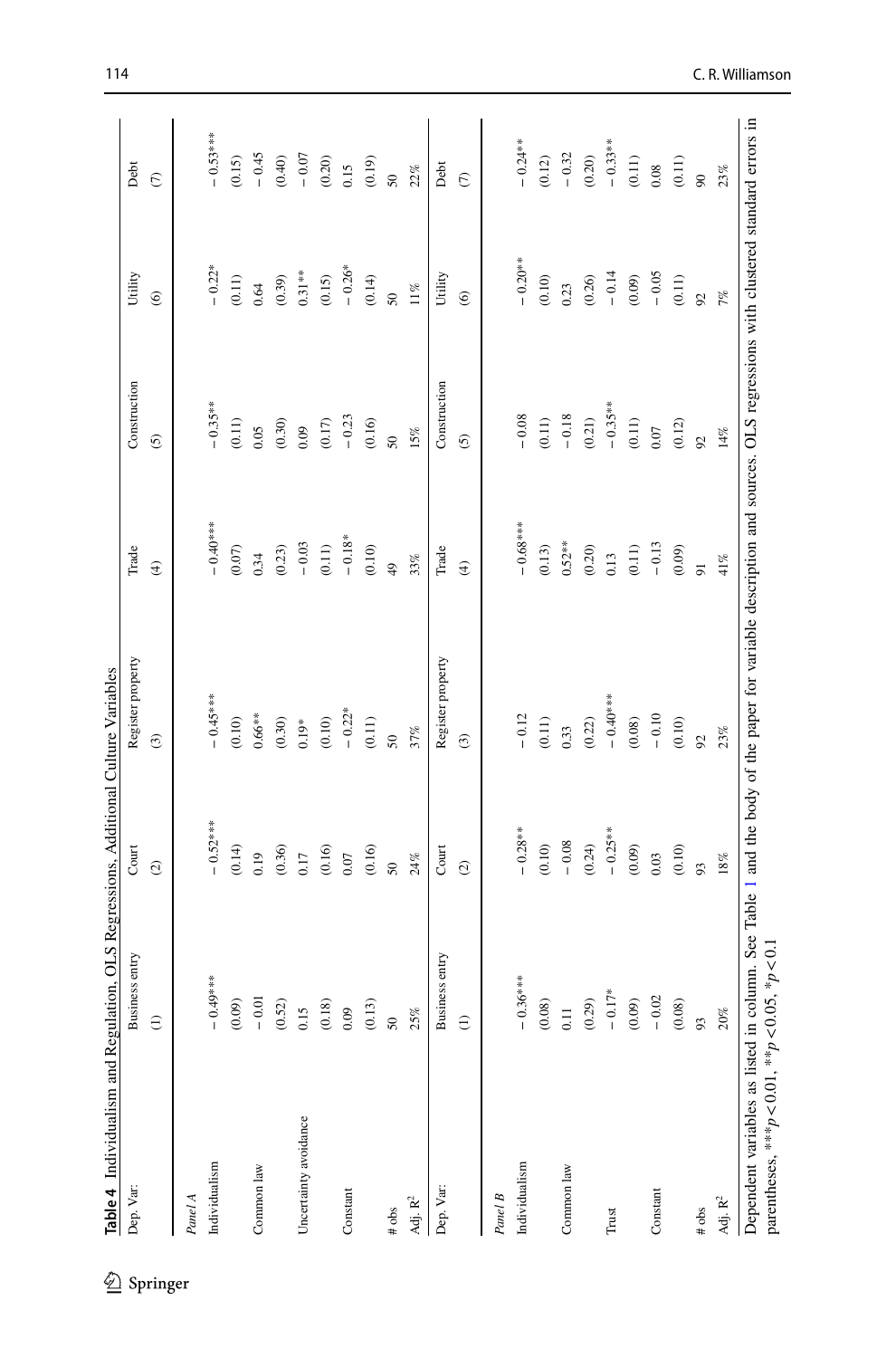Highly uncertainty avoidant cultures are characterized by a strong need for predictability and control over the environment, and thus may prefer greater levels of regulation. In Panel A, Table [4](#page-16-0), the results indicate that the association between individualism and regulation is robust to the inclusion of uncertainty avoidance. Uncertainty avoidance is positive and signifcant in two specifcations.

In Panel B, Table [4,](#page-16-0) trust is included in the estimations. An emerging literature shows that higher levels of trust signifcantly decrease business regulation as individuals living in a trusting community do not expect opportunistic behavior. Therefore, they do not desire a high degree of social control via government regulation (Aghion et al. [2010](#page-26-25); Pinotti [2012](#page-27-27); Cline and Williamson [2020](#page-26-26)). Trust is measured by the percentage of respondents who answered yes to the WVS question: Do you think most people can be trusted?

When trust is included in the specifcations, individualism loses signifcance in two estimations, property and construction regulation. It remains negative and signifcant at the 5% level or greater in the other fve specifcations. Trust is negative and signifcant in fve specifcations, supporting prior works. It should be noted that trust and individualism have a high correlation of 0.50, suggesting potential bias.

Overall, the results suggest that individualism decreases regulation governing business activity. The relation between individualism and regulation is not dependent on a particular measure of business regulation, although some areas are more sensitive to model specifcation. Collectively, the fndings indicate that individualism robustly decreases regulation of entry, courts, trade, utility access, and debt collection.

#### **4.2 Indirect efect of individualism**

The above fndings suggest that individualism directly decreases business regulation, improving the efficiency of doing business, by altering preferences over social policy. However, as theorized above, the association between individualism and regulation could be driven exclusively through individualism's impact on formal political institutions. In this case, the coefficient on individualism should be insignificant when controlling for democracy.

Table [5](#page-19-0) adds democracy to the estimations in Table [2](#page-13-0), Panel A. Individualism remains negative and signifcant (5% level or better) in all seven regressions. In some specifications, the coefficients on individualism are larger once democracy is included. For example, a one standard deviation increase in individualism decreases court regulation by 61% of a standard deviation.

Interestingly, it is only in the court regulation regression, column (2), that democracy is signifcant. However, it is *positive* and signifcant, suggesting that democracy increases court regulation to enforce a contract. In all other specifcations, democracy is insignifcant. Combined, these results reject the argument that individualism's efect is indirect; instead, individualism has an economically signifcant, direct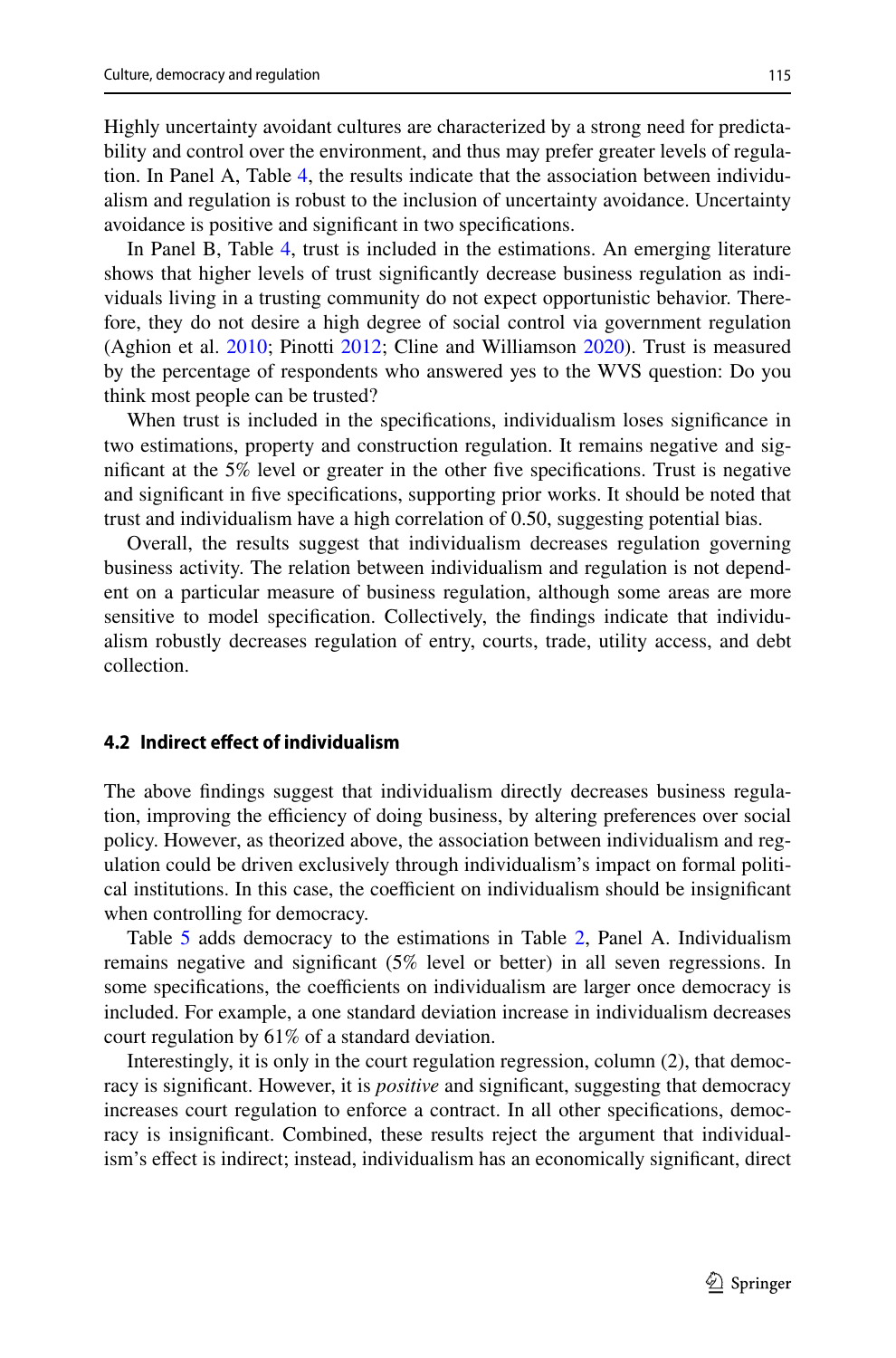efect on business regulation. As such, individualism appears to infuence regulation independent of its influence on formal political institutions.<sup>[8](#page-18-0)</sup>

Figures [3](#page-19-1) and [4](#page-20-0) further illustrate this point. Figure [3](#page-19-1) shows the partial correlation between individualism and business entry regulation, controlling for democracy, from Table [5](#page-19-0), column (1). Here, individualism has a significant negative association. Individualistic countries adopt fewer costly regulations to legally open a new business. Comparing Figs. [2](#page-14-0) and [3](#page-19-1) is also insightful. The main diference between the two fgures is that Fig. [3](#page-19-1) controls for democracy; however, the fgures look virtually identical, suggesting that individualism's efect is direct and unaltered by political institutions. Comparing the adjusted R-squareds across Tables [2](#page-13-0) and [5](#page-19-0) provides additional support since the models gain very little, if any, explanatory power by including democracy.

Figure [4](#page-20-0) shows the partial correlation between democracy and entry regulation, controlling for individualism. As shown, there is basically no association, rejecting the argument that democracy is the main conduit for individualism's infuence on regulation.

#### **4.3 Interactive efects**

If democracy, however, provides a mechanism through which individuals express their preferences, democracy can magnify individualism's infuence on regulation. If so, interactions and marginal efects between democracy and individualism will be positive and signifcant. Alternatively, democracies may select policies inconsistent with cultural preferences, and instead, choose policies in line with political selfinterest. If so, the interaction terms will be insignifcant. To test these claims, an interaction term with individualism and democracy is included.

Results are presented in Table [6.](#page-21-0) Panel A reports the estimations including the interaction term. As shown, the interaction term is negative and signifcant in two specifcations, suggesting democracy and individualism are complements in restraining regulation; however, it is positive and signifcant in the trade specifcation, suggesting substitution. To provide additional insight, marginal efects are reported in Panel B.

Panel B presents marginal effects of individualism's effect conditional on different levels of democracy. In six of seven specifcations, democracy amplifes the negative efect of individualism, indicating that individualism and democracy are complements. In other words, democracies channel cultural preferences into regulation outcomes, thus amplifying individualism's infuence on business regulation. This suggests that culture infuences democratic policymakers to regulate in a manner that is in line with public preferences, not political self-interest.

For example, as shown in Panel B, column  $(1)$ , the coefficient on individualism is negative and signifcant, decreasing business entry regulation, starting at low levels of democracy (25th percentile). This trend is observed in Fig. [5](#page-22-1), which

<span id="page-18-0"></span><sup>&</sup>lt;sup>8</sup> The failure to examine the role of cultural values may have led previous research to identify a spurious relation between political institutions and the regulation of entry (Djankov et al. [2002](#page-26-0)).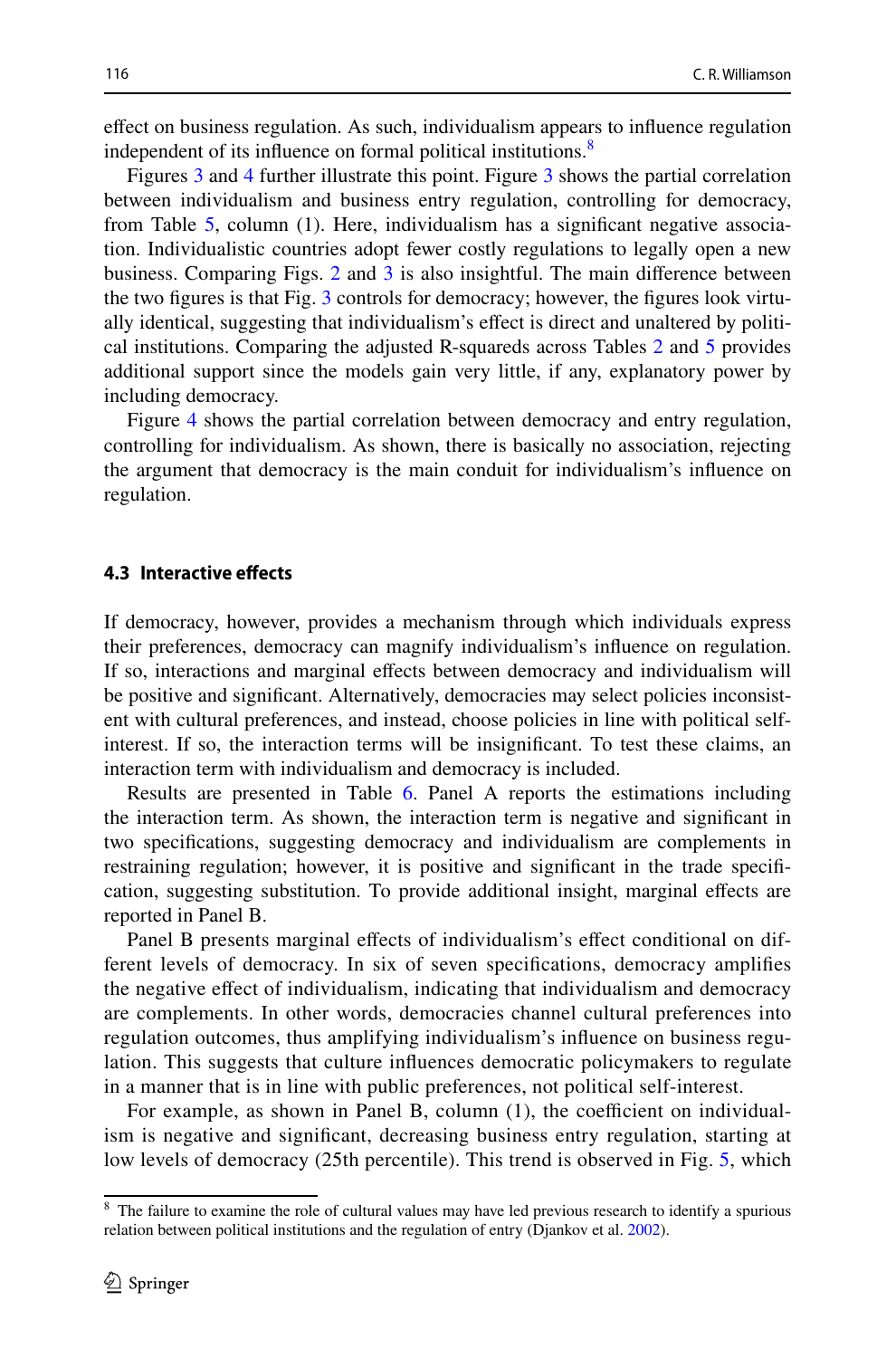|                    | <b>Business</b><br>entry | Court      | Register<br>property | Trade      | Construc-<br>tion | Utility   | Debt      |
|--------------------|--------------------------|------------|----------------------|------------|-------------------|-----------|-----------|
|                    | (1)                      | (2)        | (3)                  | (4)        | (5)               | (6)       | (7)       |
| Democracy          | 0.08                     | $0.38***$  | 0.13                 | $-0.07$    | $-0.01$           | 0.04      | $-0.04$   |
|                    | (0.11)                   | (0.10)     | (0.15)               | (0.08)     | (0.14)            | (0.11)    | (0.11)    |
| Individual-<br>ism | $-0.49***$               | $-0.61***$ | $-0.40**$            | $-0.56***$ | $-0.27**$         | $-0.30**$ | $-0.40**$ |
|                    | (0.10)                   | (0.12)     | (0.13)               | (0.11)     | (0.13)            | (0.11)    | (0.12)    |
| Common<br>law      | 0.17                     | $-0.05$    | 0.38                 | $0.55**$   | $-0.11$           | 0.28      | $-0.22$   |
|                    | (0.30)                   | (0.22)     | (0.24)               | (0.20)     | (0.23)            | (0.27)    | (0.22)    |
| Constant           | $-0.04$                  | 0.03       | $-0.16$              | $-0.11$    | 0.03              | $-0.05$   | 0.05      |
|                    | (0.08)                   | (0.11)     | (0.11)               | (0.10)     | (0.12)            | (0.11)    | (0.12)    |
| $#$ obs            | 89                       | 89         | 88                   | 87         | 88                | 88        | 86        |
| Adj. $R^2$         | 19%                      | 24%        | 13%                  | 41%        | 4%                | 6%        | 15%       |

<span id="page-19-0"></span>**Table 5** Individualism, democracy and regulation, OLS regressions

Dependent variables as listed in column. See Table [1](#page-9-0) and the body of the paper for variable description and sources. OLS regressions with clustered standard errors in parentheses, \*\*\* $p < 0.01$ , \*\* $p < 0.05$ , \**p*<0.1



<span id="page-19-1"></span>**Fig. 3** Individualism and Business Entry Regulation, Controlling for Democracy. *Note*: This plot shows partial correlation based on the specifcation in Table [5](#page-19-0), Column 1. Data descriptions are provided in Table [1](#page-9-0)

plots the marginal efect of individualism on business entry regulation, conditional on various levels of democracy. The economic signifcance increases as countries become more democratic. A one standard deviation increase in individualism decreases entry regulation by 36% (25th percentile), 44% (mean), 52% (75th percentile), and 53% (maximum) of a standard deviation.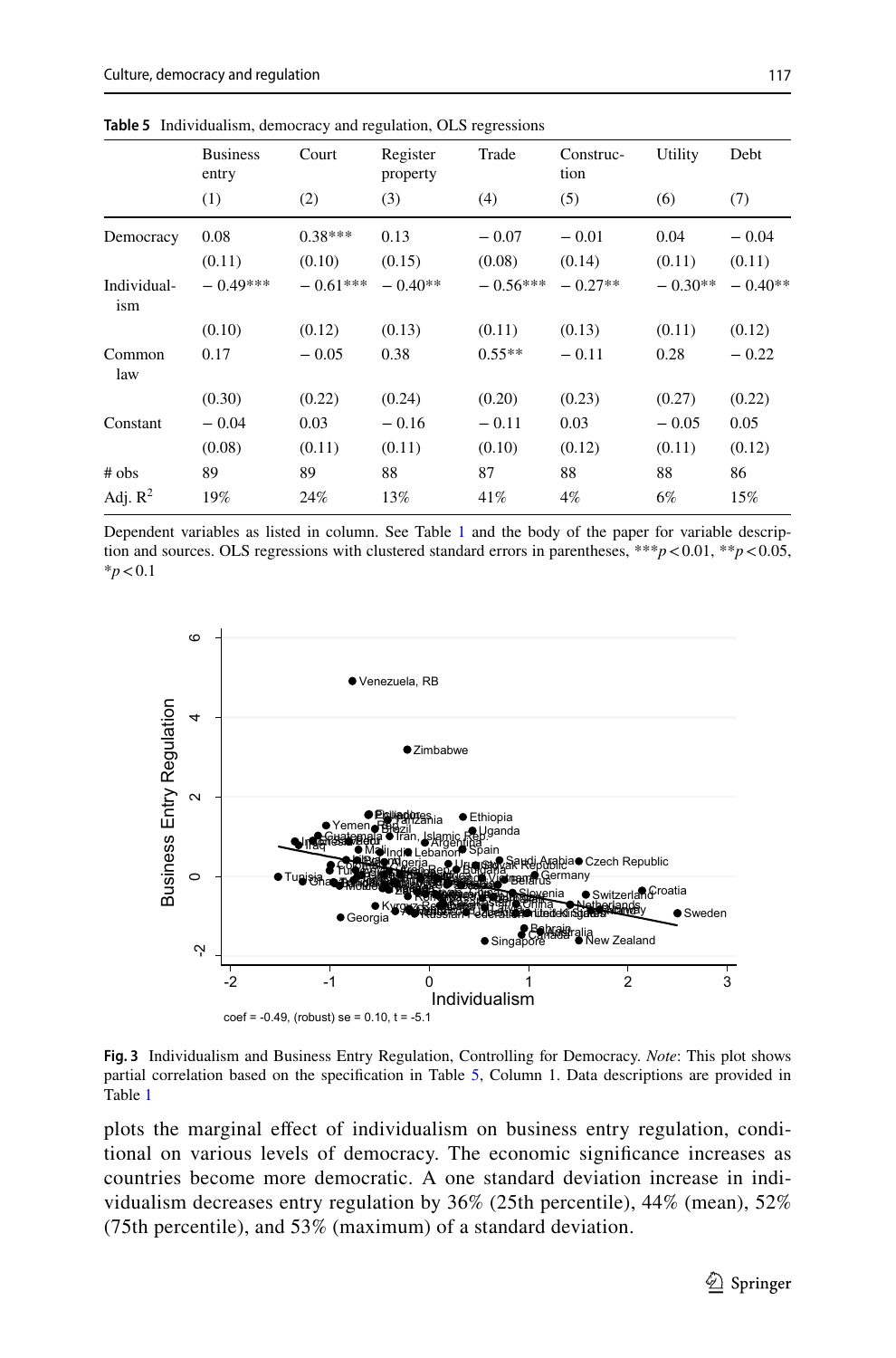

<span id="page-20-0"></span>**Fig. 4** Democracy and Business Entry Regulation, Controlling for Individualism. *Note*: This plot shows partial correlation based on the specifcation in Table [5](#page-19-0), Column 1. Data descriptions are provided in Table [1](#page-9-0)

In autocracies, the minimum score, individualism is insignifcant in fve specifcations. With construction regulation, individualism is positive and signifcant in autocracies, but as democracy increases, individualism's efect becomes negative and signifcant, supporting an amplifcation efect.

The one exception is with trade regulation. Individualism's largest efect is in autocracies (minimum score). For example, if individualism increases by one standard deviation in a dictatorship, trade regulation decreases by 1.3 standard deviations. As democracy increases, individualism's efect remains negative but decreases in magnitude, suggesting substitution between democracy and individualism.

Apart from trade regulation, the interaction of individualism and democracy reduces regulation, and the impact of individualism is greater in democratic countries. This is consistent with democratic theory that views it as a mechanism for aggregating social preferences, and it is consistent with public choice theory where culture serves as a constraint on political actors to create regulatory policy in line with social preferences.

## **5 Conclusion**

This paper provides a link between culture and development by illustrating that individualism directly decreases business regulation, and democracy magnifes this effect.

Pinpointing specific policy implications, however, is difficult. Most scholars view culture as slow changing and difficult to manipulate, which implies that policymakers may be limited in their ability to fnd expedient solutions to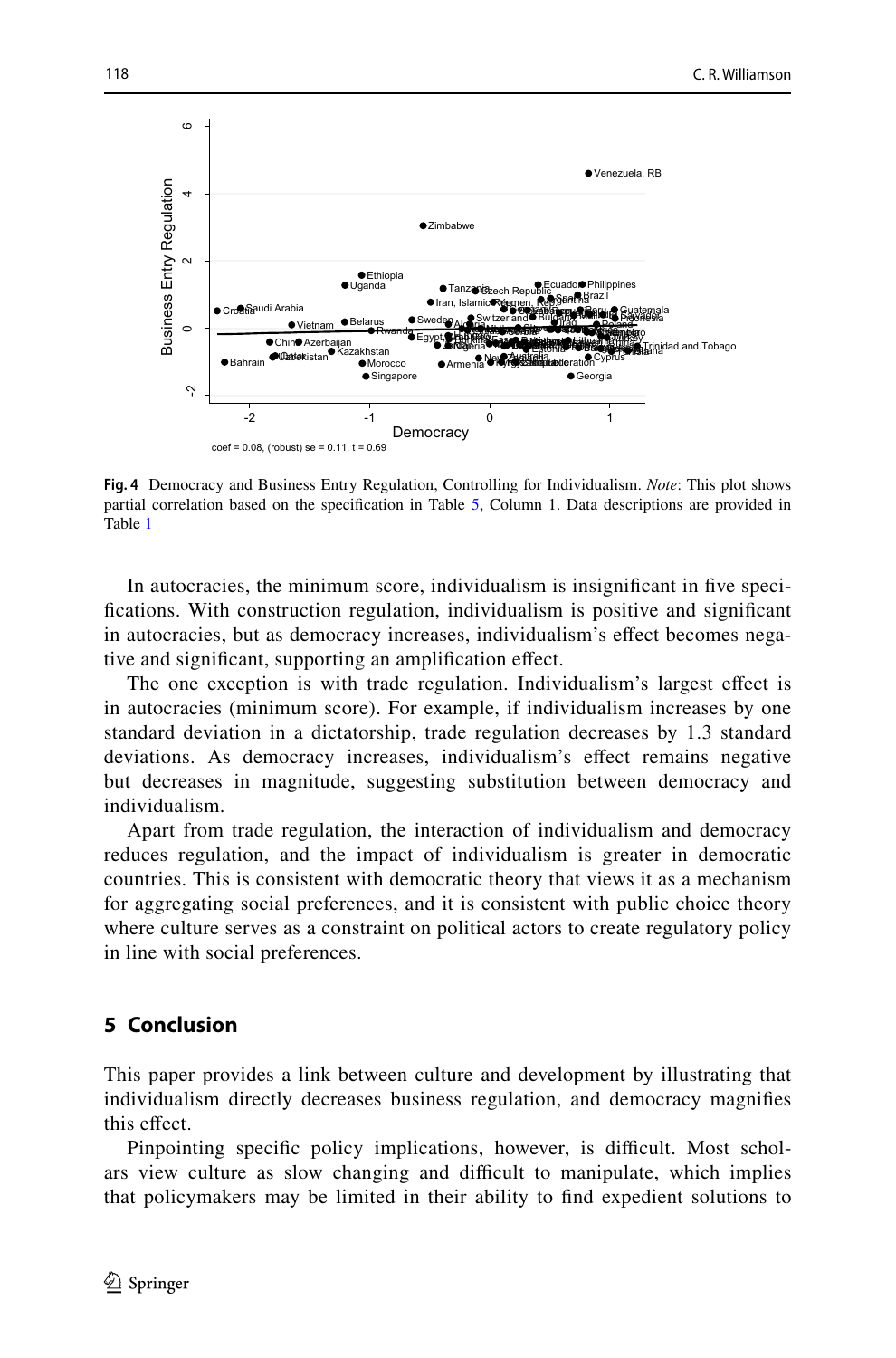|                                   | <b>Business</b><br>entry | Court      | Register<br>property | Trade                                                             | Construc-<br>tion | Utility   | Debt       |
|-----------------------------------|--------------------------|------------|----------------------|-------------------------------------------------------------------|-------------------|-----------|------------|
|                                   | (1)                      | (2)        | (3)                  | (4)                                                               | (5)               | (6)       | (7)        |
| Panel A                           |                          |            |                      |                                                                   |                   |           |            |
| Democracy                         | 0.04                     | $0.36**$   | 0.04                 | 0.04                                                              | $-0.21*$          | $-0.03$   | $-0.12$    |
|                                   | (0.10)                   | (0.12)     | (0.17)               | (0.10)                                                            | (0.12)            | (0.13)    | (0.11)     |
| Individual-<br>ism                | $-0.44***$               | $-0.59***$ | $-0.28$              | $-0.71***$                                                        | $-0.00$           | $-0.20$   | $-0.30**$  |
|                                   | (0.09)                   | (0.14)     | (0.17)               | (0.14)                                                            | (0.12)            | (0.13)    | (0.11)     |
| Individual-<br>ism *<br>democracy | $-0.09$                  | $-0.04$    | $-0.21$              | $0.27**$                                                          | $-0.47***$        | $-0.16$   | $-0.19**$  |
|                                   | (0.09)                   | (0.13)     | (0.17)               | (0.12)                                                            | (0.11)            | (0.13)    | (0.09)     |
| Common<br>law                     | 0.17                     | $-0.05$    | 0.39                 | $0.53**$                                                          | $-0.09$           | 0.29      | $-0.22$    |
|                                   | (0.30)                   | (0.23)     | (0.24)               | (0.20)                                                            | (0.23)            | (0.28)    | (0.22)     |
| Constant                          | 0.01                     | 0.05       | $-0.05$              | $-0.25**$                                                         | $0.27**$          | 0.03      | 0.14       |
|                                   | (0.09)                   | (0.13)     | (0.14)               | (0.10)                                                            | (0.13)            | (0.14)    | (0.12)     |
| # obs                             | 89                       | 89         | 88                   | 87                                                                | 88                | 88        | 86         |
| Adj. $R^2$                        | 19%                      | 23%        | 14%                  | 44%                                                               | 15%               | 6%        | 16%        |
|                                   | <b>Business</b><br>entry | Court      | Register<br>property | Trade                                                             | Construc-<br>tion | Utility   | Debt       |
|                                   |                          |            |                      | Panel B: Marginal effects, Individualism conditional on democracy |                   |           |            |
| Min                               | $-0.21$                  | $-0.50$    | 0.23                 | $-1.35**$                                                         | $1.13**$          | 0.19      | 0.15       |
| 25th                              | $-0.36**$                | $-0.56**$  | $-0.11$              | $-0.93***$                                                        | $0.38**$          | $-0.07$   | $-0.15$    |
| Mean                              | $-0.44***$               | $-0.59***$ | $-0.29$              | $-0.71***$                                                        | $-0.00$           | $-0.20$   | $-0.30**$  |
| 75th                              | $-0.52***$               | $-0.62***$ | $-0.45***$           | $-0.50***$                                                        | $-0.38***$        | $-0.33**$ | $-0.44***$ |
| Max                               | $-0.53***$               | $-0.63***$ | $-0.49***$           | $-0.45***$                                                        | $-0.46***$        | $-0.36**$ | $-0.47***$ |

<span id="page-21-0"></span>**Table 6** Individualism, democracy and regulation, interaction efects, OLS regressions

Dependent variables as listed in column. See Table [1](#page-9-0) and the body of the paper for variable description and sources. OLS regressions with clustered standard errors in parentheses, \*\*\* $p < 0.01$ , \*\* $p < 0.05$ , \**p*<0.1

macroeconomic concerns. This inference is in line with recent work stressing historical determinants of economic development.

Furthermore, the expected gains from institutional transfer between countries should be met with skepticism. Changes to top-down formal rules may have limited success if local norms are not taken into consideration. The search for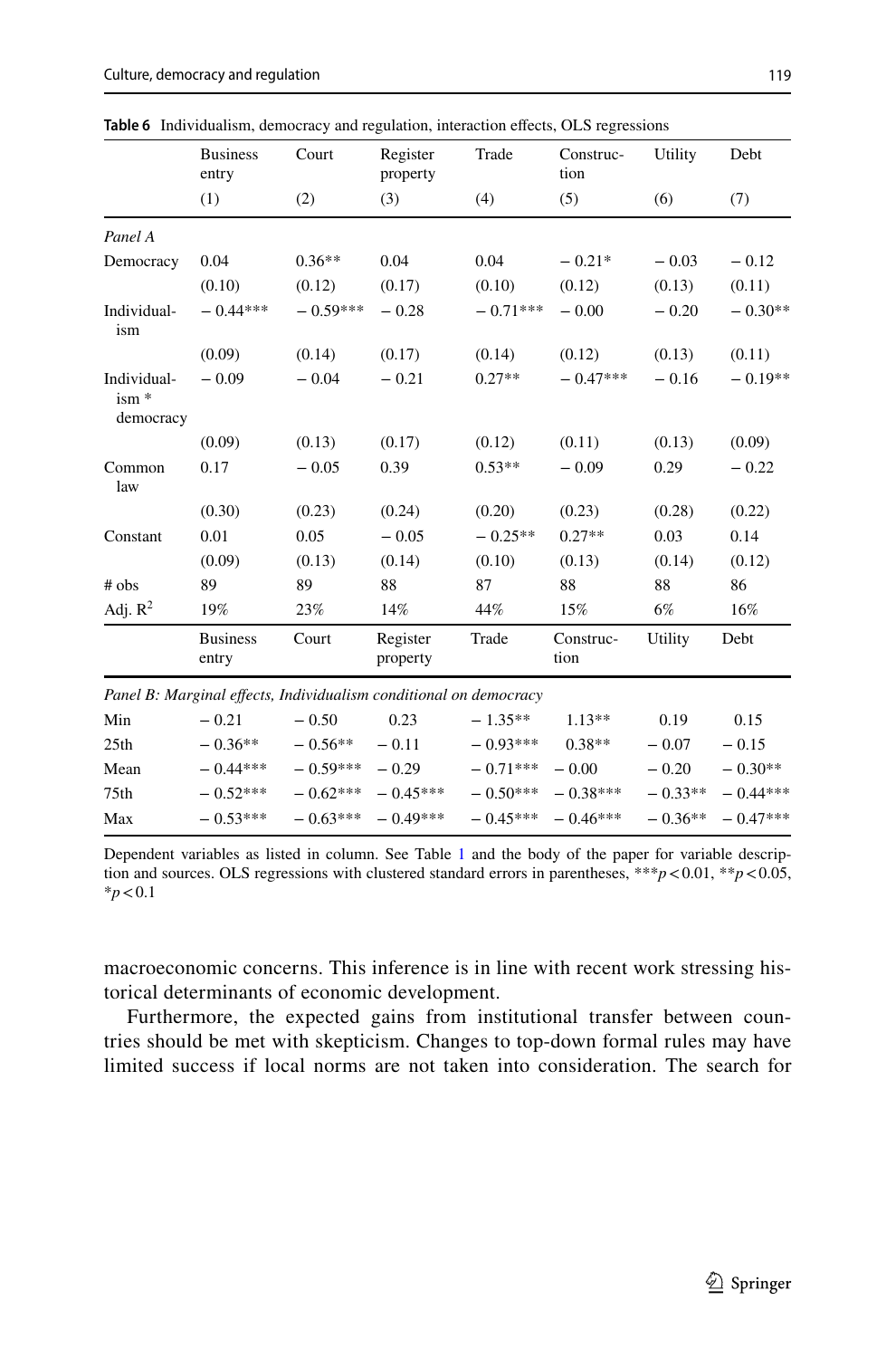

<span id="page-22-1"></span>**Fig. 5** Marginal Efects of Individualism on Business Entry, Conditional on Democracy. *Note*: This plot shows partial correlation based on the specifcation in Table [6](#page-21-0), Panel B, Column 1. Data descriptions are provided in Table [1](#page-9-0)

optimal policy may be a misguided exercise since optimal policy is contingent on a country's cultural values.

Finally, culture can place constraints on policymakers, especially in a democracy. Not only do the results suggest that culture ties the hands of policymakers in terms of what policies can be successful in a particular cultural context, it also suggests this is a good thing. In a democracy, culture may be a constraint on political misbehaving. If individualistic cultures want more freedom to engage in commercial activity, democratic politicians are more likely to give voters what they want, or risk being voted out of office. Thus, culture serves as an additional check on policymakers, limiting their range of policy options. Individualism limits the ability for government officials to rent seek via inefficient regulation.

**Acknowledgements** This paper is based on remarks prepared for a plenary session at the 2020 Public Choice Society Annual Meeting. The author thanks Roger Congleton for the invitation to write this paper. I also thank two anonymous reviewers whose comments improved the paper. There is no funding to report. Data and Stata code are available upon request.

## <span id="page-22-0"></span>**Appendix 1**

See Table [7](#page-23-0).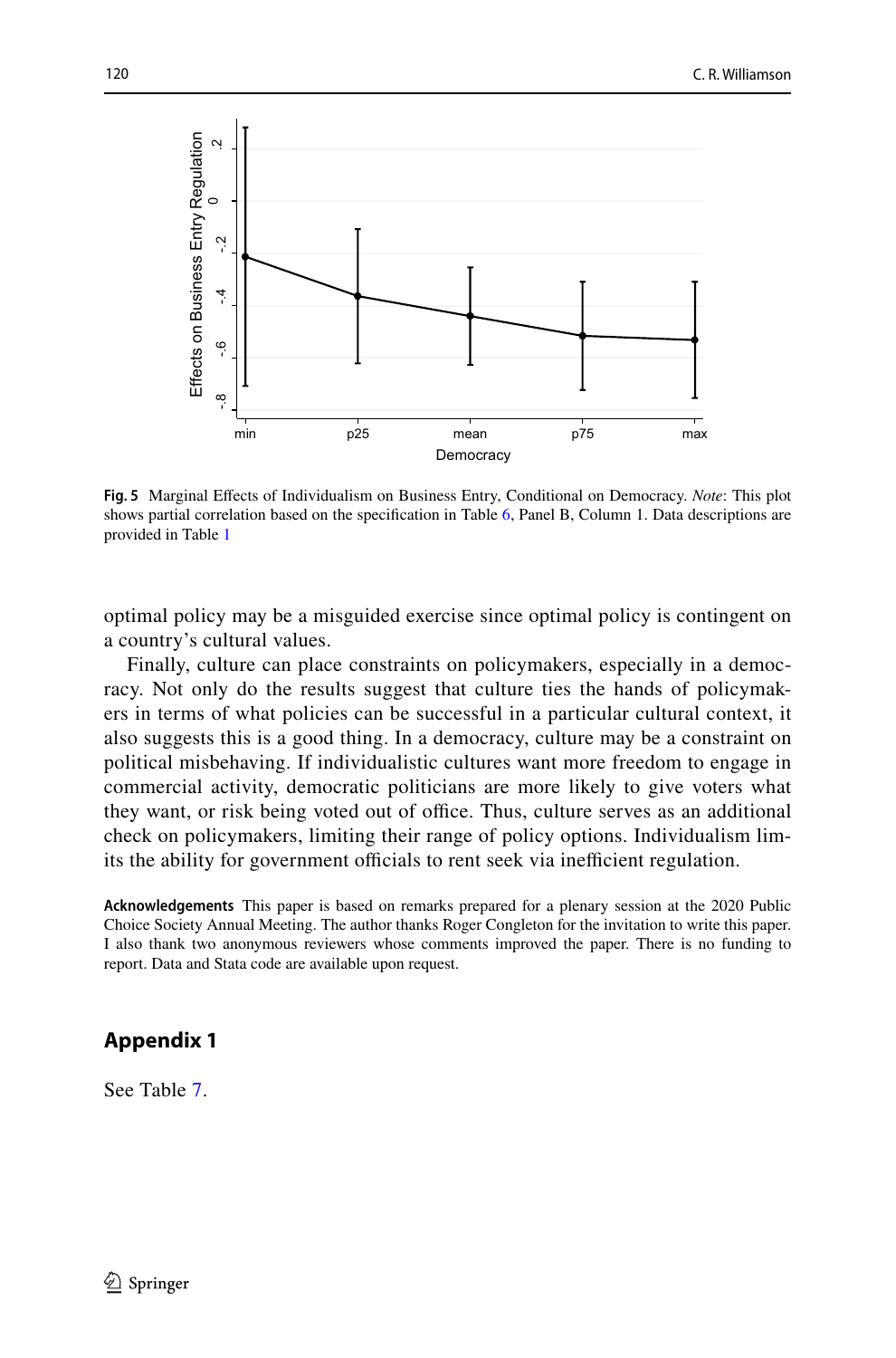| Table 7 Individualism and regulation, OLS regressions, components of indices |                   |               |                 |                 |                 |                 |                 |                 |                 |               |                |
|------------------------------------------------------------------------------|-------------------|---------------|-----------------|-----------------|-----------------|-----------------|-----------------|-----------------|-----------------|---------------|----------------|
| Dep. Var:                                                                    | Business entry    |               |                 |                 |                 |                 |                 |                 | Court           |               |                |
|                                                                              | Proc-men          |               | Time-men        | Cost-men        | Proc-women      | Time-women      |                 | Cost-women      | Proc            | Time          | Cost           |
|                                                                              | $\ominus$         | $\odot$       |                 | $\odot$         | $\bigoplus$     | $\widehat{c}$   |                 | $\circledcirc$  | $\epsilon$      | $\circledast$ | $\circledcirc$ |
| Panel A                                                                      |                   |               |                 |                 |                 |                 |                 |                 |                 |               |                |
| Individualism                                                                | $-1.48***$        |               | $-5.08***$      | $-13.56***$     | $-1.59***$      | $-5.19***$      |                 | $-13.56***$     | $-2.68***$      | $-40.38$      | $-3.73**$      |
|                                                                              | (0.23)            | (1.59)        |                 | (3.02)          | (0.23)          | (1.59)          |                 | $(3.02)$        | $(0.42)$        | (24.62)       | (1.28)         |
| Common law                                                                   | $-0.22$           | 1.76          |                 | 9.69            | $-0.15$         | 1.82            |                 | 9.69            | $-0.96$         | 58.99         | 2.82           |
|                                                                              | (0.75)            | (6.93)        |                 | (10.67)         | (0.76)          | (6.93)          |                 | (10.67)         | $(1.37)$        | (75.84)       | (3.22)         |
| Constant                                                                     | $8.16***$         |               | 24.44****       | $20.57***$      | $8.25***$       | $24.53***$      |                 | $20.57***$      | 36.73***        | 573.68***     | 27.76***       |
|                                                                              | (0.30)            | (1.93)        |                 | $(3.17)$        | $(0.30)$        | (1.93)          |                 | $(3.17)$        | (0.56)          | (30.17)       | $(1.57)$       |
| # obs                                                                        | 93                | 93            |                 | 93              | 93              | 93              |                 | 93              | 93              | 93            | 93             |
| Adj. $\mathbb{R}^2$                                                          | 21%               | 3%            |                 | 13%             | 23%             | 3%              |                 | 13%             | 20%             | $1\%$         | 6%             |
| Dep. Var:                                                                    | Register Property |               |                 | Trade           |                 |                 |                 |                 |                 |               |                |
|                                                                              | Proc              | Time          | Cost            | Export          |                 |                 |                 | Import          |                 |               |                |
|                                                                              |                   |               |                 | Time-docs       | Time-border     | cost-docs       | Cost-border     | Time-docs       | Time-border     | Cost-docs     | Cost-border    |
|                                                                              | $\widehat{\Xi}$   | $\odot$       | $\odot$         | $\bigoplus$     | $\odot$         | $\odot$         | $\widehat{C}$   | $\circledcirc$  | $\odot$         | (10)          | (11)           |
| Panel B                                                                      |                   |               |                 |                 |                 |                 |                 |                 |                 |               |                |
| Individualism                                                                | $-0.92***$        | 6.48          | $-0.50*$        | $-30.09***$     | $-20.52***$     | $-63.02***$     | $-92.99***$     | $-35.92***$     | $-41.80***$     | $-80.31***$   | $-143.43***$   |
|                                                                              | (0.20)            | (5.15)        | (0.29)          | (8.29)          | $(3.10)$        | (29.06)         | (23.70)         | (5.47)          | (6.19)          | (16.34)       | (20.30)        |
| Common law                                                                   | 0.51              | 29<br>ŋ       | $1.33*$         | 6.69            | $27.11***$      | 16.17           | $135.45*$       | 12.41           | 53.99**         | $63.09*$      | $177.51***$    |
|                                                                              | (0.52)            | 12.27         | (0.79)          | (10.83)         | (8.13)          | (34.21)         | (69.72)         | (12.72)         | (17.80)         | (31.98)       | (61.92)        |
| Constant                                                                     | 5.91***           | 45.49***      | $4.07***$       | 35.63***        | 34.43***        | $105.14***$     | 262.11***       | 48.31***        | 48.11***        | $112.72***$   | 284.33***      |
|                                                                              | (0.25)            | (5.45)        | (0.39)          | $(7.82)$        | (3.72)          | (26.88)         | (27.80)         | (6.83)          | (5.67)          | (17.59)       | (28.24)        |
| $#$ obs                                                                      | $\mathcal{S}$     | $\mathcal{S}$ | $\overline{56}$ | $\overline{91}$ | $\overline{91}$ | $\overline{91}$ | $\overline{91}$ | $\overline{91}$ | $\overline{91}$ | 91            | $\overline{5}$ |

<span id="page-23-0"></span> $\underline{\textcircled{\tiny 2}}$  Springer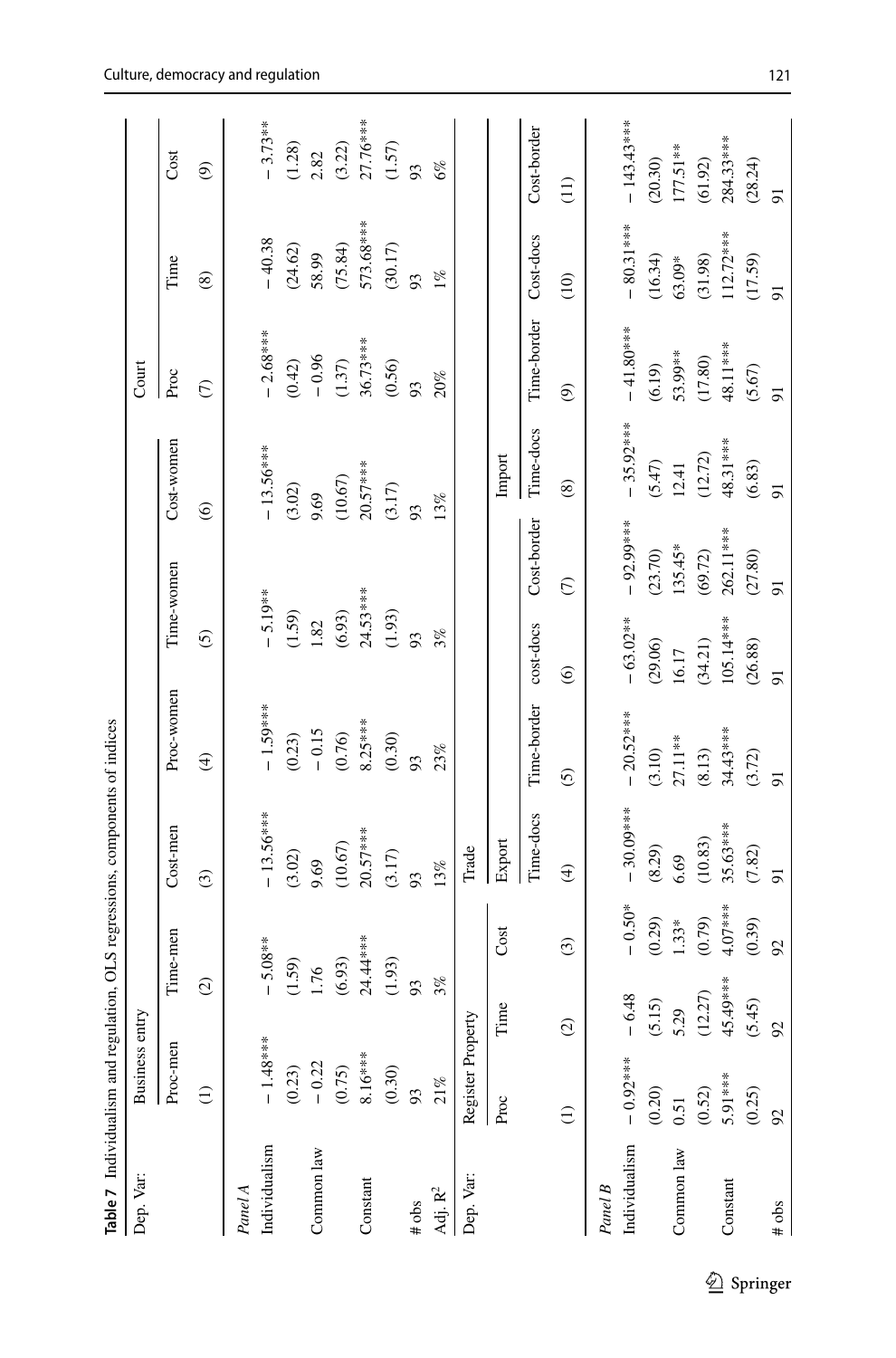| Table 7 (continued)       |      |                                                                                                                                                                                                                                   |           |             |             |                         |               |                   |                |               |                                        |
|---------------------------|------|-----------------------------------------------------------------------------------------------------------------------------------------------------------------------------------------------------------------------------------|-----------|-------------|-------------|-------------------------|---------------|-------------------|----------------|---------------|----------------------------------------|
| Dep. Var:                 |      | Register Property                                                                                                                                                                                                                 |           | Trade       |             |                         |               |                   |                |               |                                        |
|                           | Proc | Time                                                                                                                                                                                                                              | Cost      | Export      |             |                         |               | Import            |                |               |                                        |
|                           |      |                                                                                                                                                                                                                                   |           | Time-docs   | Time-border | cost-docs               | Cost-border   | Time-docs         | Time-border    | Cost-docs     | Cost-border                            |
|                           |      | $\widehat{\Omega}$                                                                                                                                                                                                                | $\odot$   | $\bigoplus$ | $\odot$     | $\odot$                 | $\widehat{C}$ | $\circledast$     | $\circledcirc$ | $\frac{1}{2}$ | $\begin{pmatrix} 1 \\ 2 \end{pmatrix}$ |
| $\text{Adj.}\,\text{R}^2$ | 15%  | уg<br>С                                                                                                                                                                                                                           | $4\%$     | 20%         | 35%         | $8\%$                   | 15%           | 29%               | 41%            | 26%           | 31%                                    |
| Dep. Var:                 |      | Construction                                                                                                                                                                                                                      |           |             |             | Utility                 |               |                   |                | Debt          |                                        |
|                           |      | Proc                                                                                                                                                                                                                              | Time      | Cost        |             | Proc                    | Time          | Cost              |                | Time          | Cost                                   |
|                           |      |                                                                                                                                                                                                                                   | $\odot$   | $\odot$     |             | $\widehat{\mathcal{F}}$ | $\tilde{c}$   | $\widehat{\odot}$ |                | $\widehat{C}$ | $\circledast$                          |
| Panel C                   |      |                                                                                                                                                                                                                                   |           |             |             |                         |               |                   |                |               |                                        |
| Individualism             |      | $-1.20**$                                                                                                                                                                                                                         | $-2.48$   |             | $-1.57***$  | $-0.36***$              | $-4.57$       | $-533.05***$      |                | $-0.24*$      | $-3.44***$                             |
|                           |      | (0.43)                                                                                                                                                                                                                            | (7.93)    | (0.51)      |             | $\left(0.12\right)$     | (4.48)        | (133.18)          |                | (0.13)        | (0.66)                                 |
| Common law                |      | $-1.94*$                                                                                                                                                                                                                          | 12.41     | $-0.25$     |             | 0.11                    | 10.73         | 390.38            |                | $-0.52***$    | $0.01$                                 |
|                           |      | (1.03)                                                                                                                                                                                                                            | (27.20)   | $(1.61)$    |             | (0.32)                  | (13.20)       | (460.84)          |                | (0.24)        | (1.98)                                 |
| Constant                  |      | 16.70***                                                                                                                                                                                                                          | 185.34*** | $6.10***$   |             | $4.98***$               | 94.29***      | 751.63***         |                | $2.51***$     | $14.25***$                             |
|                           |      | (0.54)                                                                                                                                                                                                                            | (8.97)    | (0.82)      |             | $(0.15)$                | (6.14)        | (186.54)          |                | (0.14)        | (0.99)                                 |
| $#$ obs                   |      | 92                                                                                                                                                                                                                                | 92        | 92          |             | 92                      | 93            | 93                |                | 93            | $\infty$                               |
| Adj. $\mathbb{R}^2$       |      | 7%                                                                                                                                                                                                                                | $-2%$     | $3\%$       |             | 5%                      | $-1\%$        | 8%                |                | 6%            | 13%                                    |
|                           |      | Dependent variables as listed in column. See Table 1 and the body of the paper for variable description and sources. OLS regressions with clustered standard errors in<br>parentheses, *** $p$ < 0.01, ** $p$ < 0.05, * $p$ < 0.1 |           |             |             |                         |               |                   |                |               |                                        |

 $\mathcal{L}$  Springer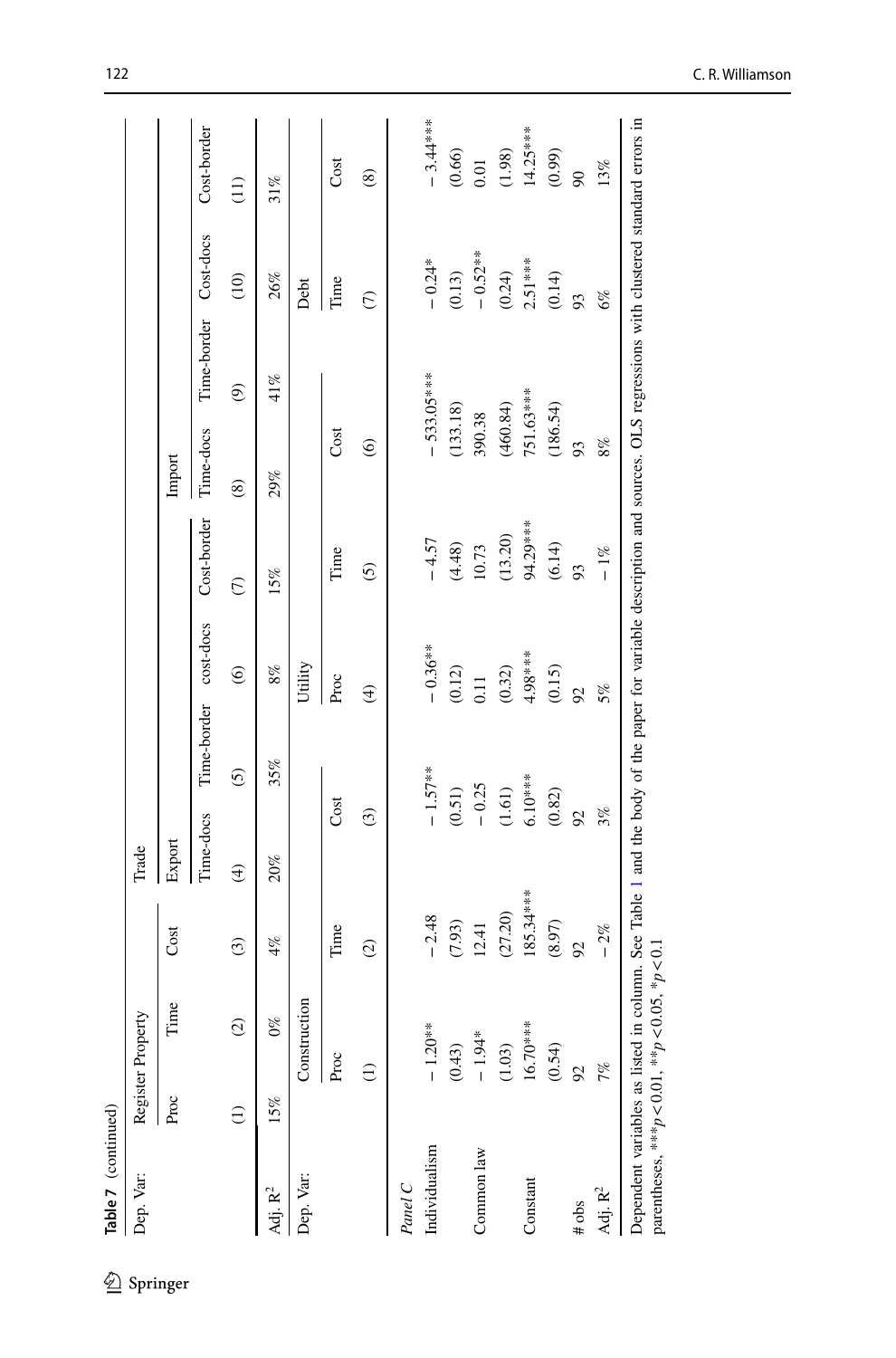| Dep. Var:              | Business entry | Court         | Register property       | Trade         | Construction | Utility                | Debt            |
|------------------------|----------------|---------------|-------------------------|---------------|--------------|------------------------|-----------------|
|                        |                | $\widehat{c}$ | $\widehat{\mathcal{C}}$ | $\widehat{d}$ | <u>ර</u>     | $\widehat{\mathbf{e}}$ | $\widehat{\in}$ |
| Individualism Hofstede | $-0.56***$     | $-0.50**$     | $-0.38***$              | $-0.40$ ***0  | $-0.32***$   | $-0.17$                | $-0.46***$      |
|                        | (0.15)         | (0.16)        | (0.12)                  | (0.08)        | (0.09)       | (0.15)                 | (0.13)          |
| Common law             | 0.03           | 0.32          | $0.64**$                | $0.55**$      | 0.09         | 0.38                   | $-0.09$         |
|                        | (0.39)         | (0.39)        | (0.31)                  | (0.23)        | (0.27)       | (0.40)                 | (0.31)          |
| Constant               | $-0.10$        | $-0.12$       | $-0.31**$               | $-0.37***$    | $-0.36***$   | $-0.27*$               | $-0.10$         |
|                        | (0.11)         | (0.15)        | (0.13)                  | (0.09)        | (0.13)       | (0.15)                 | (0.16)          |
| $#$ obs                |                | 52            | 52                      |               | 52           | 52                     | 52              |
| Adj. R <sup>2</sup>    | 25%            | 16%           | 19%                     | 30%           | $10\%$       | $1\%$                  | 16%             |

**Appendix 2**

<span id="page-25-0"></span>Appendix 2

<span id="page-25-1"></span>See Table [8](#page-25-1).

See Table 8.

 $\underline{\textcircled{\tiny 2}}$  Springer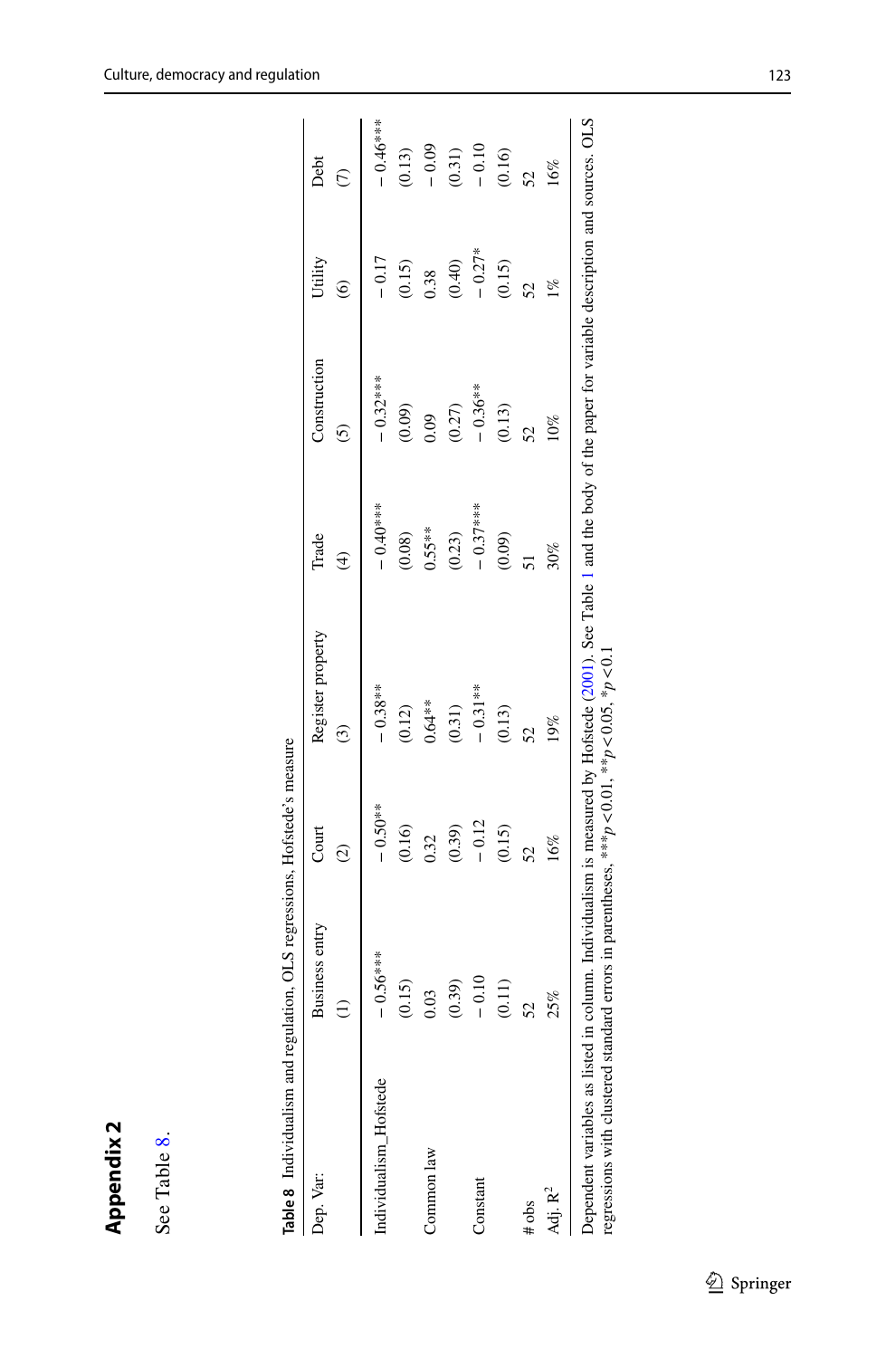## **References**

- <span id="page-26-23"></span>Acemoglu, D. (2008). Oligarchic versus democratic societies. *Journal of the European Economic Association, 6*(1), 1–44.
- <span id="page-26-21"></span>Alesina, A., & Giuliano, P. (2015). Culture and institutions. *Journal of Economic Literature, 53*(4), 898–944.
- <span id="page-26-25"></span>Aghion, P., Algan, Y., Cahuc, P., & Shleifer, A. (2010). Regulation and distrust. *The Quarterly Journal of Economics, 125,* 1015–1049.
- <span id="page-26-14"></span>Ang, J. B., & Fredriksson, P. G. (2018). Culture, legal heritage and the regulation of labor. *Journal of Comparative Economics, 46*(2), 616–633.
- <span id="page-26-16"></span>Ang, J. B. (2019). Culture, legal origins, and fnancial development. *Economic Inquiry, 57*(2), 1016–1037.
- <span id="page-26-8"></span>Besley, T., & Burgess, R. (2004). Can labor regulation hinder economic performance? Evidence from India. *The Quarterly Journal of Economics, 119*(1), 91–134.
- <span id="page-26-18"></span>Beugelsdijk, S., Maseland, R., & Van Hoorn, A. (2015). Are scores on Hofstede's dimensions of national culture stable over time? A cohort analysis. *Global Strategy Journal, 5*(3), 223–240.
- <span id="page-26-9"></span>Botero, J. C., Djankov, S., Porta, R. L., Lopez-de-Silanes, F., & Shleifer, A. (2004). The regulation of labor. *The Quarterly Journal of Economics, 119*(4), 1339–1382.
- <span id="page-26-17"></span>Caplan, B. (2007). *The myth of the rational voter: why democracies choose bad policies*. Princeton: Princeton University Press.
- <span id="page-26-10"></span>Cline, B. N., & Williamson, C. R. (2016). Trust and the regulation of corporate self-dealing. *Journal of Corporate Finance, 41,* 572–590.
- <span id="page-26-11"></span>Cline, B. N., & Williamson, C. R. (2017). Individualism, democracy, and contract enforcement. *Journal of Corporate Finance, 46,* 284–306.
- <span id="page-26-26"></span>Cline, B. N., & Williamson, C. R. (2020). Trust, regulation and contracting institutions. *European Financial Management, 26,* 859–895.
- <span id="page-26-3"></span>Cooley, T., Marimon, R., & Quadrini, V. (2004). Aggregate consequences of limited contract enforceability. *Journal of Political Economy, 112*(4), 817–847.
- <span id="page-26-4"></span>Cumming, D., & Knill, A. (2012). Disclosure, venture capital and entrepreneurial spawning. *Journal of International Business Studies, 43,* 563–590.
- <span id="page-26-2"></span>Dabla-Norris, E., Gradstein, M., & Inchauste, G. (2008). What causes frms to hide output? The determinants of informality. *Journal of Development Economics, 85*(1–2), 1–27.
- <span id="page-26-19"></span>Davis, L. (2016). Individual responsibility and economic development: Evidence from rainfall data. *Kyklos, 69,* 426–470.
- <span id="page-26-12"></span>Davis, L. S., & Williamson, C. R. (2016). Culture and the regulation of entry. *Journal of Comparative Economics, 44*(4), 1055–1083.
- <span id="page-26-13"></span>Davis, L. S., & Williamson, C. R. (2018). Open borders for business? Causes and consequences of the regulation of foreign entry. *Southern Economic Journal, 85*(2), 508–536.
- <span id="page-26-20"></span>Davis, L. S., & Williamson, C. R. (2019). Does individualism promote gender equality? *World Development, 123,* 104627.
- <span id="page-26-24"></span>Demsetz, H. (1967). Toward a theory of property rights. *The American Economic Review, 57*(2), 347–359.
- <span id="page-26-1"></span>Djankov, S. (2009). The regulation of entry: A survey. *The World Bank Research Observer, 24,* 183–203.
- <span id="page-26-0"></span>Djankov, S., La Porta, R., Lopez-de-Silanes, F., & Shleifer, A. (2002). The regulation of entry. *The Quarterly Journal of Economics, 117*(1), 1–37.
- <span id="page-26-7"></span>Djankov, S., Glaeser, E., La Porta, R., Lopez-de-Silanes, F., & Shleifer, A. (2003). The new comparative economics. *Journal of Comparative Economics, 31*(4), 595–619.
- <span id="page-26-5"></span>Djankov, S., Montalvo, J. G., & Reynal-Querol, M. (2008). The curse of aid. *Journal of Economic Growth, 13,* 169–194.
- <span id="page-26-22"></span>Downs, A. (1957). An economic theory of political action in a democracy. *The Journal of Political Economy, 65,* 135–150.
- <span id="page-26-6"></span>Geginat, C., & Ramalho, R. (2018). Electricity connections and frm performance in 183 countries. *Energy Economics, 76,* 344–366.
- <span id="page-26-15"></span>Gorodnichenko, Y., & Roland, G. (2011). Which dimensions of culture matter for long-run growth? *American Economic Review, 101*(3), 492–498.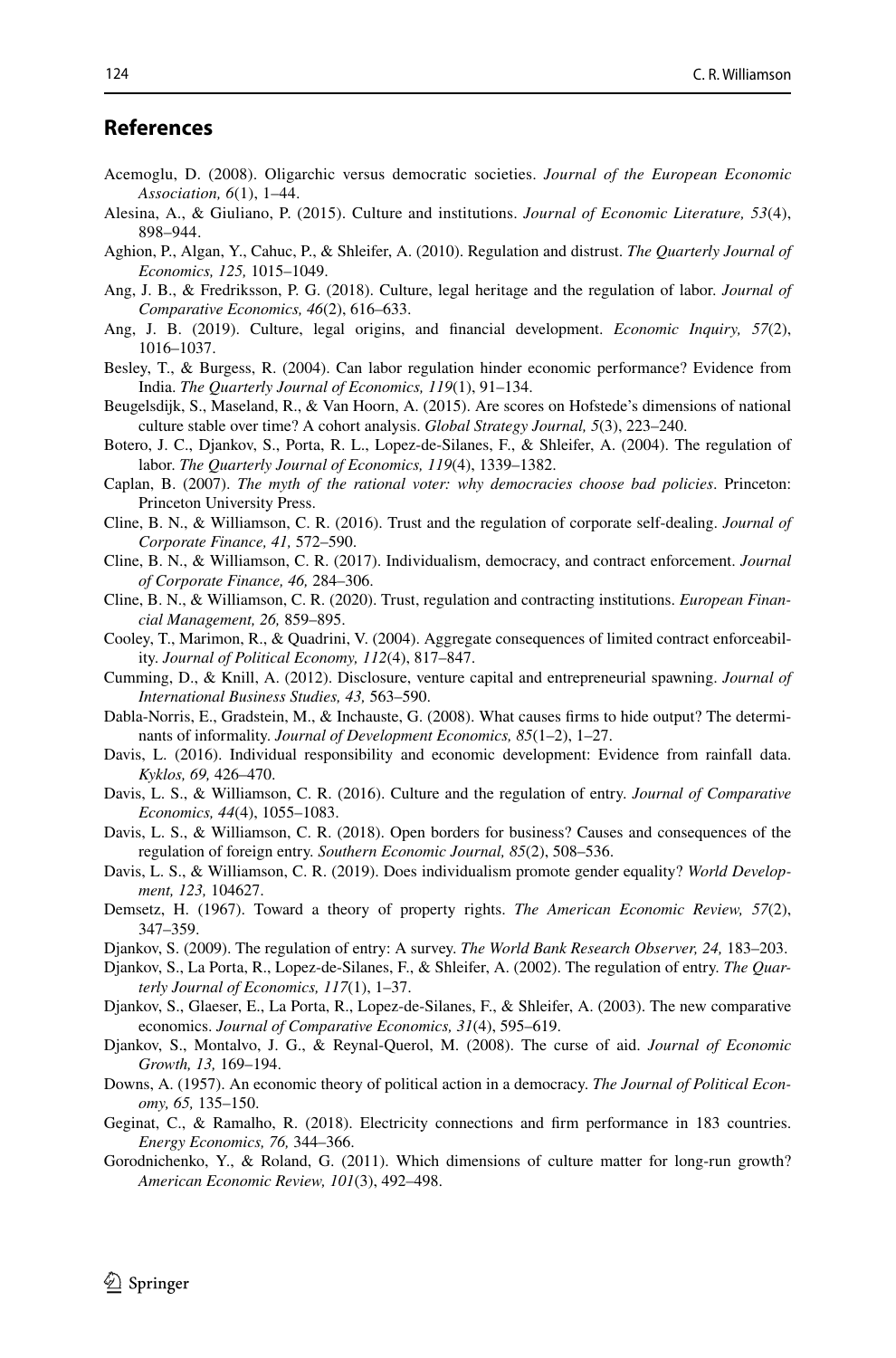- <span id="page-27-4"></span>Gorodnichenko, Y., & Roland, G. (2012). Understanding the individualism-collectivism cleavage and its efects: Lessons from cultural psychology. In *Institutions and comparative economic development* (pp. 213–236). Palgrave Macmillan, London.
- <span id="page-27-10"></span>Gorodnichenko, Y., & Roland, G. (2015). Culture, institutions and democratization (No. w21117). National Bureau of Economic Research.
- <span id="page-27-12"></span>Gorodnichenko, Y., & Roland, G. (2017). Culture, institutions, and the wealth of nations. *Review of Economics and Statistics, 99*(3), 402–416.
- <span id="page-27-20"></span>Greif, A. (2006). *Institutions and the path to economic modernity: Lessons from medieval trade*. Cambridge: Cambridge University Press.
- <span id="page-27-5"></span>Guan, L., & Pourjalali, H. (2010). Efect of cultural environmental and accounting regulation on earnings management: a multiple year-country analysis. *Asia-Pacifc Journal of Accounting & Economics, 17*(2), 99–127.
- <span id="page-27-3"></span>Guiso, L., Sapienza, P., & Zingales, L. (2006). Does culture affect economic outcomes? *Journal of Economic Perspectives, 20,* 23–48.
- <span id="page-27-13"></span>Gwartney, J., Lawson, R., Hall, J., & Murphy, R. (2019). Economic freedom dataset, published in Economic Freedom of the World: 2019 Annual Report. Fraser Institute.
- <span id="page-27-19"></span>Hayek, F. (1960). *The constitution of liberty*. Chicago: University of Chicago Press.
- <span id="page-27-14"></span>Hofstede, G. H. (1980). *Culture's consequences: International diferences in work-related values*. London: Sage Publications.
- <span id="page-27-11"></span>Hofstede, G. (2001). *Culture's consequences: Comparing values, behaviors, institutions, and organizations across nations* (2nd ed.). Thousand Oaks, CA: Sage.
- <span id="page-27-15"></span>Hofstede, G. (2003). *Culture's consequences: Comparing values, behaviors, institutions and organizations across nations*. London: Sage Publications.
- <span id="page-27-21"></span>Inglehart, R., Haerpfer, C., Moreno, A., Welzel, C., Kizilova, K., & Diez-Medrano, J., et al. (eds.). (2014). World values survey: All rounds-country-pooled datafle version: [http://www.worldvalue](http://www.worldvaluessurvey.org/WVSDocumentationWVL.jsp) [ssurvey.org/WVSDocumentationWVL.jsp.](http://www.worldvaluessurvey.org/WVSDocumentationWVL.jsp) Madrid: JD Systems Institute.
- <span id="page-27-22"></span>Jaggers, K., & Marshall, M. G. (2000). *Polity IV project*. Maryland: Center for International Development and Confict Management, University of Maryland.
- <span id="page-27-9"></span>Klasing, M. J. (2013). Cultural dimensions, collective values and their importance for institutions. *Journal of Comparative Economics, 41*(2), 447–467.
- <span id="page-27-25"></span>Kuran, T. (2004). Why the middle east is economically underdeveloped: Historical mechanisms of institutional stagnation. *Journal of Economic Perspectives, 18*(3), 71–90.
- <span id="page-27-23"></span>La Porta, R., Lopez-de-Silanes, F., & Shleifer, A. (2008). The economic consequences of legal origins. *Journal of Economic Literature, 46*(2), 285–332.
- <span id="page-27-18"></span>Licht, A., Goldschmidt, C., & Schwartz, S. (2005). Culture, law, and corporate governance. *International Review of Law and Economics, 25,* 229–255.
- <span id="page-27-8"></span>Licht, A., Chanan, G., & Schwartz, S. (2007). Culture rules: The foundations of the rule of law and other norms of governance. *Journal of Comparative Economics, 35,* 659–688.
- <span id="page-27-0"></span>Lu, Y., & Tao, Z. (2009). Contract enforcement and family control of business: Evidence from China. *Journal of Comparative Economics, 37*(4), 597–609.
- <span id="page-27-24"></span>McCleary, R. M., & Barro, R. J. (2006). Religion and economy. *Journal of Economic Perspectives, 20,* 49–72.
- <span id="page-27-7"></span>Nikolaev, B., & Salahodjaev, R. (2017). Historical prevalence of infectious diseases, cultural values, and the origins of economic institutions. *Kyklos, 70*(1), 97–128.
- <span id="page-27-16"></span>North, D. (1990). *Institutions, institutional change and economic performance*. New York, NY: Cambridge University Press.
- <span id="page-27-1"></span>Nunn, N. (2007). Relationship-specifcity, incomplete contracts, and the pattern of trade. *The Quarterly Journal of Economics, 122*(2), 569–600.
- <span id="page-27-2"></span>Peltzman, S. (1976). Toward a more general theory of regulation. *The Journal of Law and Economics, 19*(2), 211–240.
- <span id="page-27-27"></span>Pinotti, P. (2012). Trust, regulation, and market failures. *Review of Economics and Statistics, 94,* 650–658.
- <span id="page-27-26"></span>Potrafke, N. (2012). Islam and democracy. *Public Choice, 151,* 185–192.
- <span id="page-27-6"></span>Rivera-Rozo, J. J., García-Huitrón, M. M., Steenbeek, O. O., & van der Lecq, S. F. (2018). National culture and the confguration of public pensions. *Journal of Comparative Economics, 46*(2), 457–479.
- <span id="page-27-17"></span>Roland, G. (2004). Understanding institutional change: Fast-moving and slow-moving institutions. *Studies of Comparative International Development, 38,* 109–132.